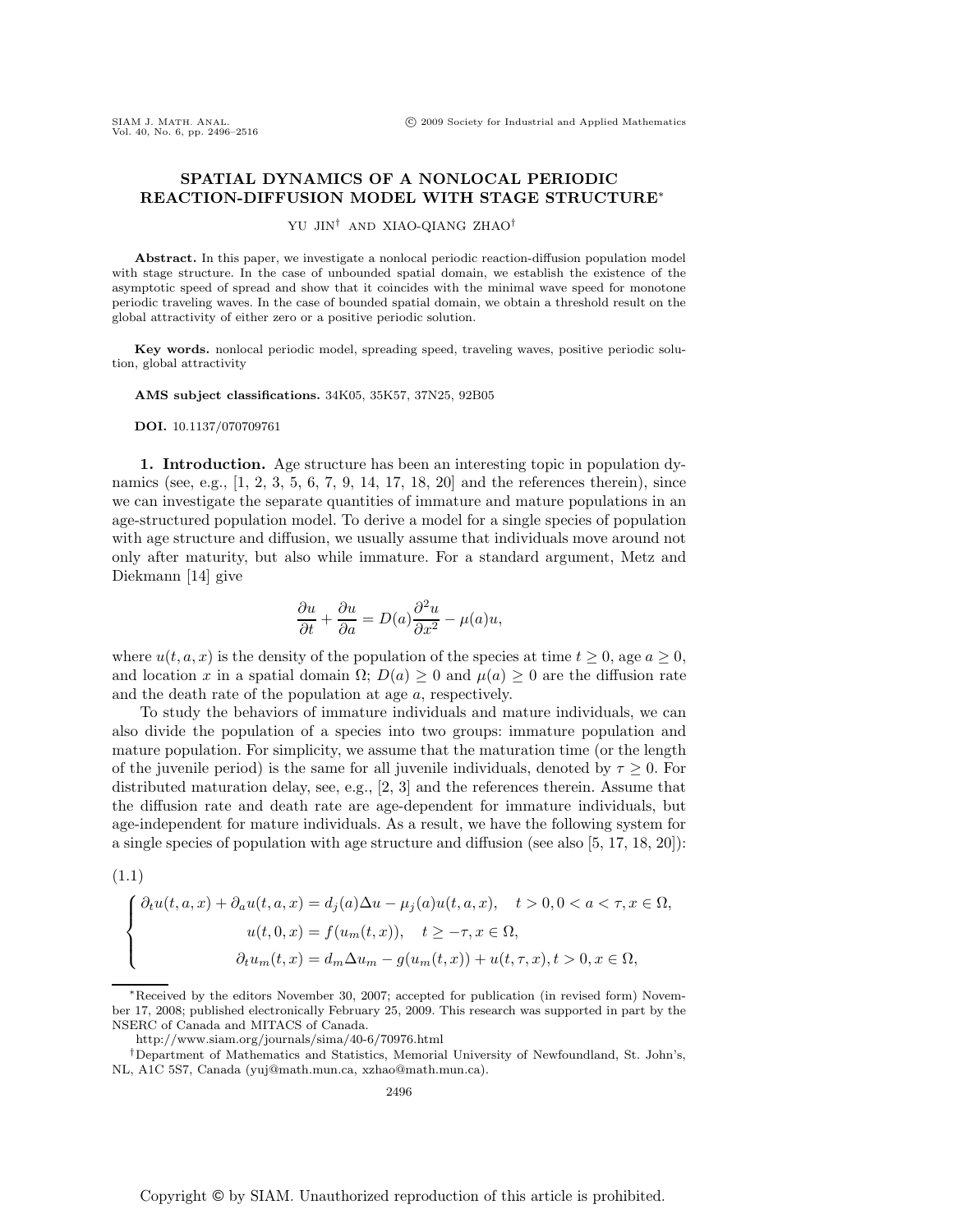where  $u(t, a, x)$  is the density of the population at time  $t \geq -\tau$ , age  $a \geq 0$ , location  $x \in \Omega$ ,  $u_m(t, x)$  is the density of the mature population,  $f(u_m)$  and  $g(u_m)$  are the birth rate and the mortality rate of mature individuals, respectively,  $d_i(a) \geq 0$  is the diffusion rate of the immature individuals at age  $a \in (0, \tau)$ ,  $d_m \geq 0$  is the diffusion rate of the mature individuals,  $\mu_j(a) > 0$  denotes the per capita mortality rate of juveniles at age a,  $u(t, \tau, x)$  is the adults recruitment term for those of maturation age  $\tau$ ,  $\Delta$  is the Laplacian operator.

In fact, the dynamics of many populations is influenced greatly by the time varying environments (e.g., due to seasonal variation). For example, in a one year period, the birth rate may be high in spring and summer and low in winter, while in winter more individuals might be at risk of death because of low temperature, lack of food, or some other reasons. Moreover, populations usually like to move in warm weather during the spring and summer time. Therefore, it is more realistic to consider a nonautonomous version of (1.1) for population dynamics. In particular, a periodic model, in which the birth rate, mortality rates, and diffusion rates are assumed to be periodic in time, is probably the simplest but nonetheless interesting and realistic case. In this paper, we consider the following model:

(1.2)

$$
\begin{cases}\n\partial_t u(t,a,x) + \partial_a u(t,a,x) = d_j(t,a)\Delta u - \mu_j(t,a)u(t,a,x), \quad t > 0, a \in (0,\tau), x \in \Omega, \\
u(t,0,x) = f(t,u_m(t,x)), \quad t \ge -\tau, x \in \Omega, \\
\partial_t u_m(t,x) = d_m(t)\Delta u_m - g(t,u_m(t,x)) + u(t,\tau,x), \quad t > 0, x \in \Omega,\n\end{cases}
$$

where  $d_j(t, a) \geq 0$  and  $\mu_j(t, a) \geq 0$  denote the diffusion rate and the per capita mortality rate of juveniles at age a at time t, respectively;  $d_m(t) \geq 0$  denotes the diffusion rate of mature individuals at time t;  $f(t, u_m)$  and  $g(t, u_m)$  are the birth and mortality rates of mature individuals at time  $t$ , respectively.

Similarly as in [18] (see also [16]), we integrate along characteristics to reduce the system (1.2) to one equation with nonlocal terms. Let  $v(r, a, x) = u(a+r, a, x)$ , where r is regarded as a parameter. It follows that

$$
\begin{cases}\n\partial_a v(r, a, x) = \left[\partial_t u(t, a, x) + \partial_a u(t, a, x)\right]_{t=r+a} \\
= d_j(a+r, a)\Delta v(r, a, x) - \mu_j(a+r, a)v(r, a, x), \\
v(r, 0, x) = f(r, u_m(r, x)).\n\end{cases}
$$

Integrating the last equation, we obtain

$$
v(r, a, x) = \int_{\Omega} \Gamma(\zeta(r, a), x - y) F(r, a) f(r, u_m(r, y)) dy,
$$

where  $\Gamma$  is the fundamental solution associated with the partial differential operator  $\partial_t - \Delta$  and

(1.3) 
$$
\zeta(r,a) = \int_0^a d_j(s+r,s)ds, \qquad F(r,a) = \exp\left(-\int_0^a \mu_j(s+r,s)ds\right).
$$

Since  $u(t, a, x) = v(t - a, a, x)$ , it follows that

(1.4) 
$$
u(t, a, x) = \int_{\Omega} \Gamma(\zeta(t - a, a), x - y) F(t - a, a) f(t - a, u_m(t - a, y)) dy.
$$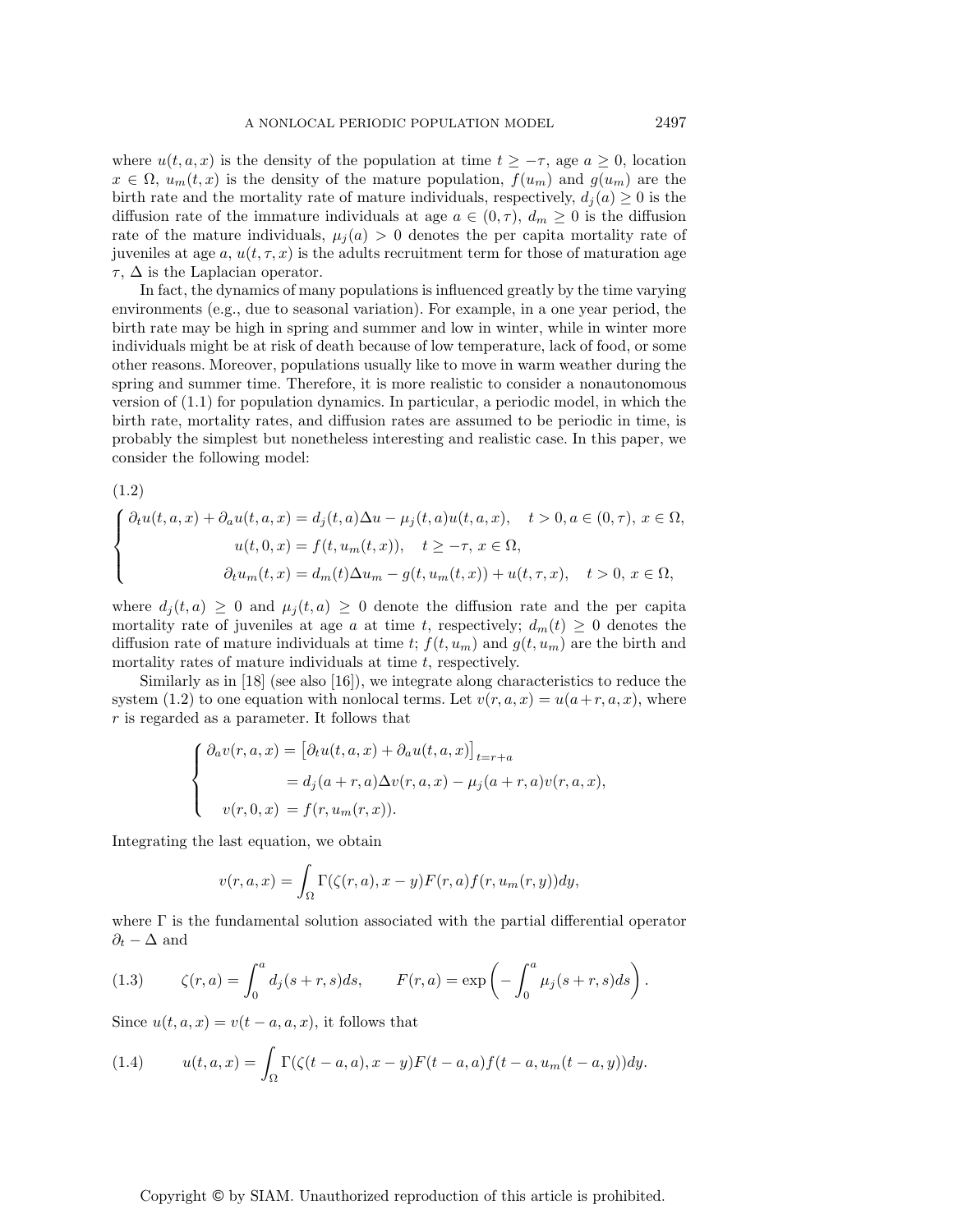$$
\mathop{\rm Set}\nolimits
$$

$$
a(t) := \zeta(t - \tau, \tau), \quad b(t) := F(t - \tau, \tau), \quad f_{-\tau}(t, u) := f(t - \tau, u).
$$

Substituting (1.4) into the equation for  $u_m$  in (1.2), we finally reduce the age-structured population model (1.2) to the following time-delayed reaction-diffusion equation for mature individuals:

(1.5)  
\n
$$
\begin{cases}\n\frac{\partial_t u_m(t,x)}{\partial_t u_m(t,x)} = d_m(t)\Delta u_m - g(t, u_m(t,x)) + b(t) \int_{\Omega} \Gamma(a(t), x - y) f_{-\tau}(t, u_m(t - \tau, y)) dy, \\
u_m(s, x) = \phi(s, x), \quad s \in [-\tau, 0], \ x \in \Omega,\n\end{cases}
$$

where  $\phi(t, x)$  is an initial function to be specified later. For simplicity, dropping all m's and writing  $u_m(t, x)$  as  $u(t, x)$ , we investigate the following system:

(1.6)

$$
\begin{cases}\n\partial_t u(t,x) = d(t)\Delta u - g(t, u(t,x)) + b(t) \int_{\Omega} \Gamma(a(t), x - y) f_{-\tau}(t, u(t - \tau, y)) dy, \\
u(s, x) = \phi(s, x), \quad s \in [-\tau, 0], \ x \in \Omega.\n\end{cases}
$$

Basically we assume that  $d_i(t, a)$  and  $\mu_i(t, a)$  are periodic in  $t \geq 0$  with the period  $\omega > 0$  for  $a \in (0, \tau)$ , and that  $d(t)$ ,  $g(t, u)$ , and  $f(t, u)$  are periodic in t with the period  $\omega > 0$  for  $u \in \mathbb{R}_+$ . This implies that  $a(t) = a(t + \omega)$ ,  $d(t) = d(t + \omega)$ ,  $b(t) = b(t + \omega)$ ,  $g(t, u) = g(t + \omega, u)$ , and  $f(t, u) = f(t + \omega, u)$  for all  $t \geq 0, u \in \mathbb{R}_{+}$ . Moreover, we assume  $d(t) \geq d > 0$  for all  $t \geq 0$ , and

- (H1)  $f \in C^1([- \tau, +\infty) \times \mathbb{R}_+, \mathbb{R}_+), g \in C^1(\mathbb{R}^2_+, \mathbb{R}_+), f(t,0) = 0$  for  $t \ge -\tau$ ,  $f_u(t, u) > 0$  for all  $t \ge -\tau$  and  $u \ge 0$ ,  $g(t, 0) = 0$  for  $t \ge 0$ , and there exists  $l_1 > 0$  such that  $|g(t, u) - g(t, v)| \le l_1|u - v|$  for all  $t \ge 0$  and  $u, v \in \mathbb{R}_+$ ;
- (H2)  $G(t, u, v) := -g(t, u) + b(t) f_{-\tau}(t, v)$  is strictly subhomogeneous in  $(u, v)$  in the sense that for any  $\alpha \in (0,1)$ ,  $G(t, \alpha u, \alpha v) > \alpha G(t, u, v)$  for all  $u, v \geq 0$ ;
- (H3) there exists positive number  $L > 0$  such that  $G(t, \overline{L}, \overline{L}) \leq 0$  for all  $t \geq 0$ ,  $\overline{L} \geq L$ .

The purpose of this paper is to study the asymptotic speed of spread and periodic traveling waves of (1.6) in the infinite spatial domain, and the global attractivity of zero or a positive periodic solution of (1.6) in a bounded spatial domain. The asymptotic speed of spread (in short, spreading speed) was first introduced by Aronson and Weinberger [4] for reaction-diffusion equations and has been an important ecological metric in a wide range of ecological applications; see, e.g., [10, 11, 18] and the references therein. Intuitively, the spreading speed  $c<sup>*</sup>$  in a spatial epidemic model can be interpreted as: if one runs at a speed  $c>c^*$ , then one will leave the epidemic behind; whereas if one runs at a speed  $c < c^*$ , then one will eventually be surrounded by the epidemic. Traveling wave solutions have also been investigated extensively for a variety of evolution systems; see, e.g., [5, 10, 11, 17, 18] and the references therein. For the autonomous case of (1.6), the dynamics, including spreading speed and traveling waves, have been studied extensively. So, Wu and Zou [17] investigated traveling wave fronts in the case where  $\Omega = \mathbb{R}$ ,  $g(u) = \beta u$ . Gourley and Kuang [5] established the linear stabilities of two spatially homogeneous equilibrium solutions, studied traveling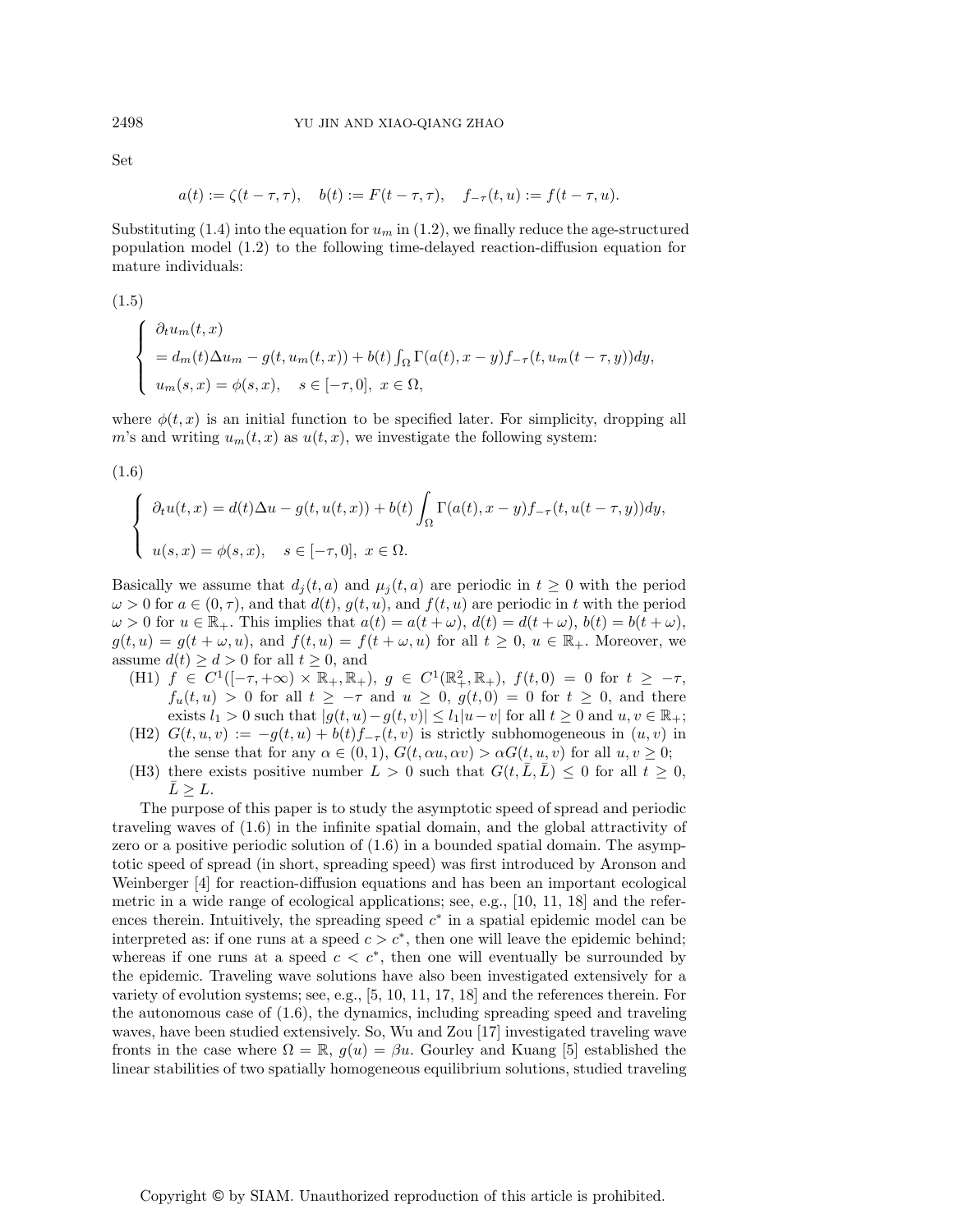wave fronts in the case where  $\Omega = \mathbb{R}$ ,  $f(u) = \alpha u$ , and  $g(u) = \beta u^2$ , and obtained a global convergence theorem in the case of bounded intervals. Thieme and Zhao [18] studied the traveling wave solutions, minimal wave speed, and asymptotic speed of spread in the case of  $\Omega = \mathbb{R}^n$ . Xu and Zhao [20] established a threshold dynamic and global attractivity of the positive steady state when  $\Omega$  is a bounded domain in  $\mathbb{R}^n$ .

This paper is organized as follows. In section 2, we first establish the wellposedness and the comparison principle for (1.6) with  $\Omega = \mathbb{R}$ , then prove the existence of the spreading speed  $c^*$  for solutions of  $(1.6)$  with initial data having compact supports, and show that it coincides with the minimal wave speed for monotone periodic traveling waves, by appealing to the theory of the spreading speed and traveling waves for monotone periodic semiflows developed in [10, 11]. In section 3, we use the theory of monotone and subhomogeneous dynamical systems to investigate the global dynamics of (1.6) in a bounded domain  $\Omega \subseteq \mathbb{R}^n$ , and obtain a threshold result for global attractivity of either zero or a positive periodic solution.

**2. Spreading speed and traveling waves.** In this section, we consider that the population diffuses in an unbounded spatial domain and study (1.6) with  $\Omega = \mathbb{R}$ :

(2.1)

$$
\begin{cases}\n\partial_t u(t,x) = d(t)\Delta u - g(t, u(t,x)) + b(t) \int_{\mathbb{R}} \Gamma(a(t), x - y) f_{-\tau}(t, u(t - \tau, y)) dy, \\
u(t,x) = \phi(t,x), \quad t \in [-\tau, 0], \ x \in \mathbb{R}.\n\end{cases}
$$

In the following, we first apply the threshold dynamics in a scalar periodic and timedelayed equation, developed by Xu and Zhao [21], to the spatially homogeneous system associated with  $(2.1)$  to find a periodic solution of  $(2.1)$ . Then we use the theory of abstract functional differential equations and reaction-diffusion systems to establish the existence of solutions to (2.1) and a comparison principle. Finally, we prove that the solution periodic semiflow of (2.1) satisfies all the assumptions on monotone periodic semiflows in [10], and hence, we obtain the existence of the spreading speed and traveling wave solutions for (2.1).

Let Y be the space of all continuous functions from  $[-\tau,0]$  to R with the usual supreme norm  $\|\cdot\|_{\mathbb{Y}}$  (i.e.,  $\mathbb{Y} = C([-\tau,0], \mathbb{R})$ ), and let  $\mathbb{Y}_{+} = C([-\tau,0], \mathbb{R}_{+})$ . Then  $(\mathbb{Y}, \mathbb{Y}_+)$  is an ordered Banach space. For  $\varphi, \psi \in \mathbb{Y}$ , we write  $\varphi \leq \psi$  if  $\psi - \varphi \in \mathbb{Y}_+$ ,  $\varphi < \psi$  if  $\psi - \varphi \in \mathbb{Y}_+ \setminus \{0\}, \varphi \ll \psi$  if  $\psi - \varphi \in \text{int}(\mathbb{Y}_+)$ . Moreover, we define  $\mathbb{Y}_r = \{\varphi \in \mathbb{Y}_+ \mid \exists \psi \in \mathbb{Y}_r\}$  $\mathbb{Y}: 0 \leq \varphi \leq r$  for any  $r \in \mathbb{Y}$  with  $r \gg 0$ .

Let  $X$  be the set of all bounded and continuous functions from  $\mathbb R$  into  $\mathbb R$  and  $\mathbb{X}_{+} = \{\varphi \in \mathbb{X}; \varphi(x) \geq 0 \text{ for all } x \in \mathbb{R}\}\.$  For  $\varphi, \psi \in \mathbb{X}$ , we write  $\varphi \leq \psi(\varphi \ll \psi)$  if  $\varphi(x) \leq \psi(x)$   $(\varphi(x) < \psi(x))$  for all  $x \in \mathbb{R}$ ,  $\varphi < \psi$  if  $\varphi \leq \psi$  but  $\varphi \neq \psi$ . It is easy to see that  $\mathbb{X}_+$  is a positive cone of X. Define  $\mathbb{X}_r = \{ \varphi \in \mathbb{X} : 0 \leq \varphi \leq r \}$  for any  $r \in \mathbb{X}$  with  $r \gg 0$ . We equip X with the compact open topology, i.e.,  $u^m \to u$  in X means that the sequence of  $u^m(x)$  converges to  $u(x)$  as  $m \to \infty$  uniformly for x in any compact set on R. Define

$$
\|u\|_{\mathbb{X}} = \sum_{k=1}^{\infty} \frac{\max_{|x|\leq k} |u(x)|}{2^k} \quad \forall u \in \mathbb{X},
$$

where  $|\cdot|$  denotes the usual norm in R. Then  $(\mathbb{X}, \|\cdot\|_{\mathbb{X}})$  is a normed space. Let  $d_{\mathbb{X}}(\cdot, \cdot)$ be the distance induced by the norm  $\|\cdot\|_{\mathbb{X}}$ . It follows that the topology in the metric space  $(\mathbb{X}, d_{\mathbb{X}})$  is the same as the compact open topology in X. Moreover,  $(\mathbb{X}_r, d_{\mathbb{X}})$  is a complete metric space.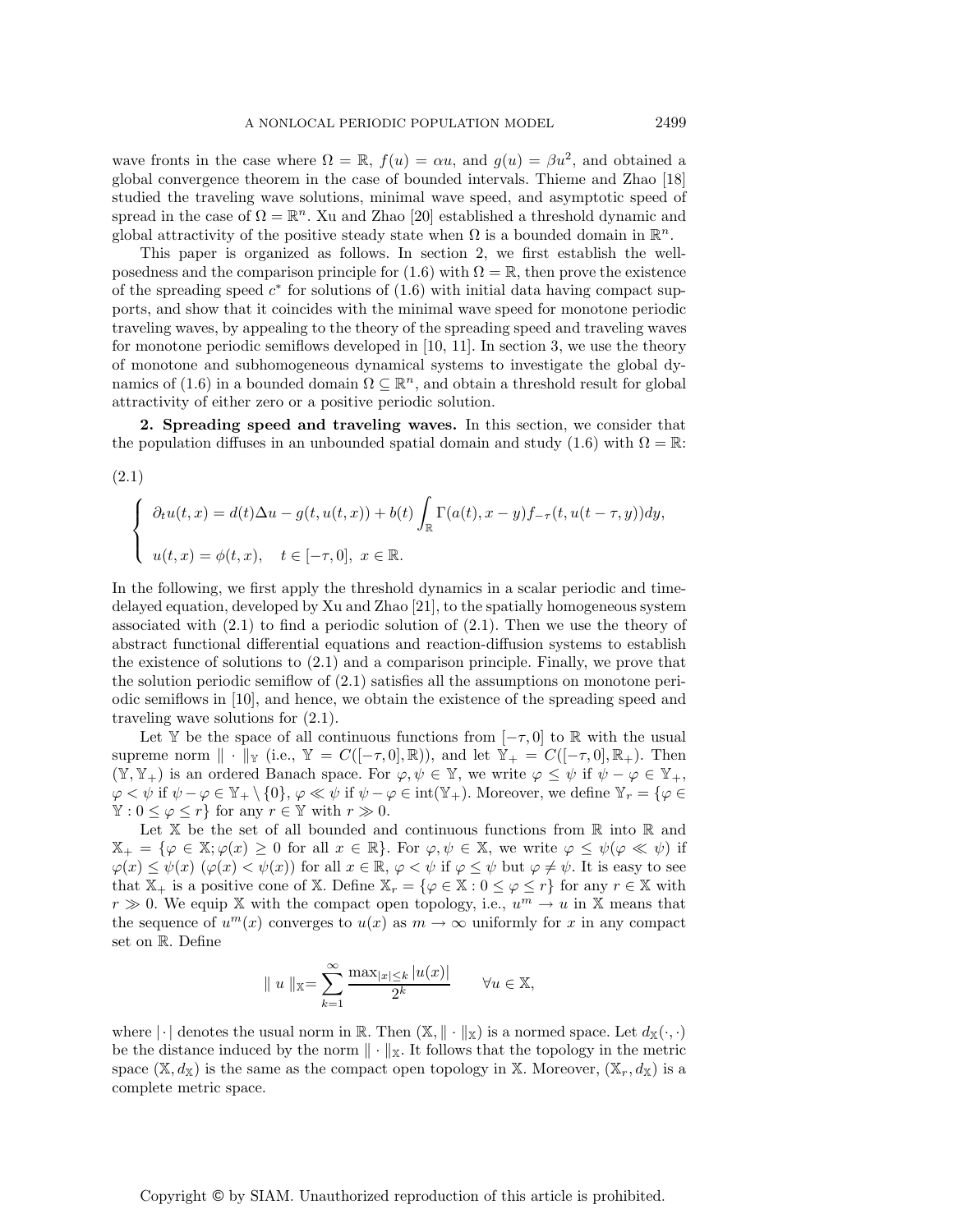Let C be the set of continuous functions from  $[-\tau,0]$  into  $\mathbb{X}, C_+ = {\varphi \in C, \varphi(s) \in \mathbb{X}}$  $\mathbb{X}_{+}, s \in [-\tau, 0]$  and  $C_r = \{ \varphi \in C : 0 \leq \varphi \leq r \}$  for any  $r \in \mathbb{Y}$  with  $r \gg 0$ . Then  $C_+$  is a positive cone of C. For convenience, we also identify an element  $\varphi \in C$  as a function from  $[-\tau, 0] \times \mathbb{R}$  into  $\mathbb R$  defined by  $\varphi(s, x) = \varphi(s)(x)$  for any  $s \in [-\tau, 0]$  and  $x \in \mathbb{R}$ . For  $\varphi, \psi \in C$ , we write  $\varphi \leq \psi(\varphi \ll \psi)$  if  $\varphi(s, x) \leq \psi(s, x)$   $(\varphi(s, x) < \psi(s, x))$ for all  $s \in [-\tau, 0], x \in \mathbb{R}, \varphi < \psi$  if  $\varphi \leq \psi$  but  $\varphi \neq \psi$ . For any continuous function  $w(\cdot):[-\tau, b] \to \mathbb{X}, b > 0$ , we define  $w_t \in C$  by  $w_t(s) = w(t + s)$  for all  $t \in [0, b)$ ,  $s \in [-\tau, 0]$ . It is then easy to see that  $t \to w_t$  is a continuous function from  $[0, b)$  to C. Moreover, we also equip C with the compact open topology and define the norm on  $C$ :

$$
|| u ||_{C} = \sum_{k=1}^{\infty} \frac{\max_{|x| \le k, s \in [-\tau, 0]} |u(s, x)|}{2^k} \quad \forall u \in C,
$$

where  $|\cdot|$  denotes the usual norm in  $\mathbb{R}$ .

For any constant  $N > 0$ ,  $\hat{N}$  denotes the constant function with value N in Y, X, or  $C$ .

Now we consider the spatially homogeneous system associated with (2.1). Letting  $u(t, x) = w(t)$ , we have

(2.2) 
$$
\begin{cases} \frac{dw(t)}{dt} = -g(t, w(t)) + b(t)f_{-\tau}(t, w(t-\tau)), \\ w(t) = \varphi(t), \quad t \in [-\tau, 0], \quad \varphi \in \mathbb{Y}_{+}.\end{cases}
$$

The linearized equation associated with  $(2.2)$  at  $w = 0$  is

(2.3) 
$$
\begin{cases} \frac{dw(t)}{dt} = -g_u(t,0)w(t) + b(t)\partial_u f_{-\tau}(t,0)w(t-\tau), \\ w(t) = \varphi(t), \quad t \in [-\tau,0], \quad \varphi \in \mathbb{Y}_+. \end{cases}
$$

Since g, b, and  $f_{-\tau}$  are periodic functions in  $t \geq 0$ , we can easily see that for any  $\varphi \in$  $\mathbb{Y}_+$ , (2.3) admits a unique solution  $w(t, \varphi)$  existing for all  $t \geq -\tau$  with  $w(s, \varphi) = \varphi(s)$ for  $s \in [-\tau, 0]$ , and  $w_t(\varphi) \in \mathbb{Y}_+$  for all  $t \geq 0$ , where  $\{w_t\}_{t>0}$  is the solution semiflow for (2.3) defined by  $w_t(\varphi)(s) = w(t+s, \varphi)$  for all  $s \in [-\tau, 0], t > 0$ .

Define the Poincaré map of (2.3)  $P : \mathbb{Y}_+ \to \mathbb{Y}_+$  by  $P(\varphi) = w_\omega(\varphi)$  for all  $\varphi \in \mathbb{Y}_+$ , and let  $r = r(P)$  be the spectral radius of P. The following two results come from [21].

PROPOSITION 2.1 (see [21, Proposition 2.1]).  $r = r(P)$  *is positive and is an eigenvalue of* P *with a positive eigenfunction*  $\varphi^*$ *. Moreover, if*  $\tau = k\omega$  *for some integer*  $k \geq 0$ , then  $r - 1$  *has the same sign as*  $\int_0^{\omega} [-g_u(t, 0) + b(t)\partial_u f_{-\tau}(t, 0)]dt$ .<br>There is a set of the same sign as  $\int_0^{\omega} [-g_u(t, 0) + b(t)\partial_u f_{-\tau}(t, 0)]dt$ .

Theorem 2.2 (see [21, Theorem 2.1]). *Let* (H1)–(H3) *hold. The following statements are valid.*

- (i) If  $r \leq 1$ , then zero solution is globally asymptotically stable for  $(2.2)$  with *respect to*  $\mathbb{Y}_{+}$ *.*
- (ii) *If*  $r > 1$ *, then* (2.2) *has a unique positive*  $\omega$ -periodic solution  $\beta^*(t)$ *, and*  $\beta^*(t)$ *is globally asymptotically stable with respect to*  $\mathbb{Y}_+ \setminus \{0\}.$

In the remainder of this section, we further assume that

(H4)  $r = r(P) > 1$ .

By the proof of [21, Theorem 2.1] and (H3), it is easy to see that  $\beta^*(t) \in [0, L]$  for all  $t \ge -\tau$  and  $[\hat{0}, \hat{L}]$  is positively invariant for (2.1). Define  $\beta_0^* \in \mathbb{Y}_{\hat{L}}$  as  $\beta_0^*(s) = \beta^*(s)$  for all  $s \in [-\tau, 0]$ for all  $s \in [-\tau, 0]$ .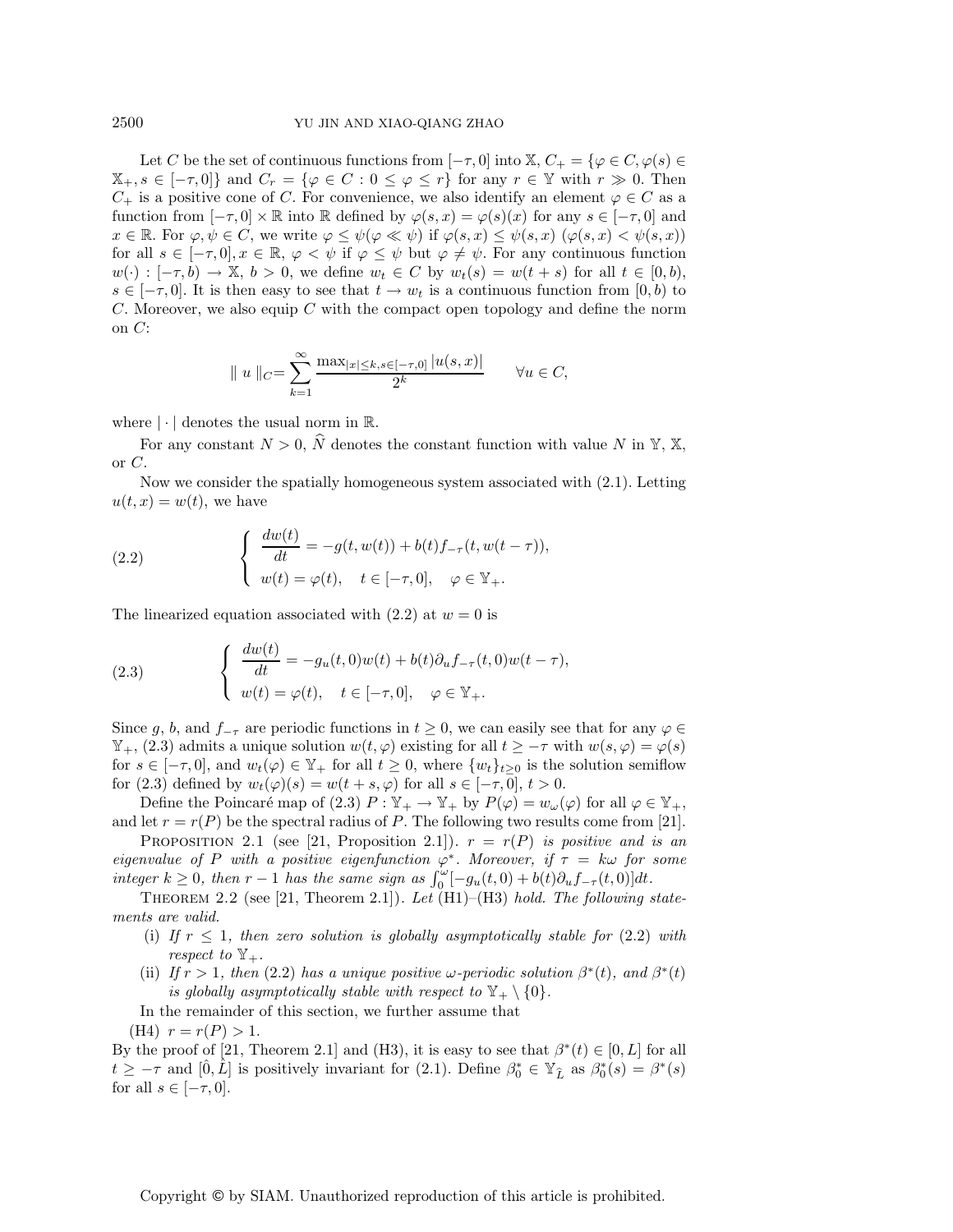Consider

(2.4) 
$$
\begin{cases} \partial_t u(t,x) = d(t) \Delta u, \quad t > 0, \\ u(0,x) = \phi(x), \quad x \in \mathbb{R}, \phi \in \mathbb{X}. \end{cases}
$$

The solution of (2.4) can be expressed as

(2.5) 
$$
u(t, x, \phi) = \int_{\mathbb{R}} \Gamma(\eta(t), x - y) \phi(y) dy, \quad t \ge 0,
$$

where  $\eta(t) = \int_0^t d(s)ds$ . According to [8, Chapter II], (2.4) admits an evolution operator  $U(t, s) : \mathbb{X} \to \mathbb{X}, 0 \le s \le t$ , which satisfies  $U(t, t) = I$ ,  $U(t, s)U(s, \rho) = U(t, \rho)$  for all  $0 \leq \rho \leq s \leq t$ , and  $U(t, 0)(\phi)(x) = u(t, x, \phi)$  for  $t \geq 0$ ,  $x \in \mathbb{R}$ , and  $\phi \in \mathbb{X}$ , where  $u(t, x, \phi)$  is the solution of (2.4). Moreover, for any  $0 \leq s < t$ ,  $U(t, s)$  is a compact and positive operator on X, and  $U(t, s)(\phi)(x) > 0$  for all  $0 \le s < t, x \in \mathbb{R}$ , and  $\phi \in \mathbb{X}$ provided that  $\phi(x) \geq 0$  and  $\phi \neq 0$ .

Define  $B : [0, \infty) \times C \rightarrow \mathbb{X}$  by  $B(t, \phi) := -g(t, \phi(0, \cdot)) + b(t) \int_{\mathbb{R}} \Gamma(a(t), \cdot)$  $y$  $f_{-\tau}(t, \phi(-\tau, y))dy$  for any  $t \in [0, \infty), \phi \in C$ . Then  $(2.1)$  becomes

(2.6) 
$$
\begin{cases} \partial_t u(t,x) = d(t)\Delta u + B(t,u_t), & t > 0, \\ u(t,x) = \phi(t,x), & t \in [-\tau,0], \ x \in \mathbb{R}, \end{cases}
$$

which can be written as an integral equation

(2.7) 
$$
u(t, \cdot, \phi) = U(t, 0)\phi(0, \cdot) + \int_0^t U(t, s)B(s, u_s)ds, \quad t \ge 0, \quad \phi \in C,
$$

whose solutions are called mild solutions to (2.6).

THEOREM 2.3. *Let* (H1)–(H4) *hold. For any*  $\phi \in C_{\hat{L}}$ , system (2.1) *has a unique*<br>*l* solution  $u(x, \phi)$  with  $u_0(x, \phi) = \phi$  and  $u_1(x, \phi) \in C_{\hat{L}}$  for all  $t > 0$  and *mild solution*  $u(t, x, \phi)$  *with*  $u_0(\cdot, \cdot, \phi) = \phi$  *and*  $u_t(\cdot, \cdot, \phi) \in C_{\hat{L}}$  *for all*  $t \geq 0$ *, and*  $u(t, x, \phi)$  *is a classic solution when*  $t > \tau$ . Moreover, *if*  $\hat{u}(t, x)$  *and*  $\bar{u}(t, x)$  *are a pair of lower and upper solutions of* (2.1), *respectively, with*  $\hat{u}_0(\cdot, \cdot) \leq \bar{u}_0(\cdot, \cdot)$ *, then*  $\hat{u}_t(\cdot,\cdot) \leq \bar{u}_t(\cdot,\cdot)$  *for all*  $t \geq 0$ *.* 

*Proof.* We first show that B is quasi-monotone on  $[0, \infty) \times C_{\hat{L}}$  in the sense that

(2.8) 
$$
\lim_{h \to 0^+} d(\psi(0, \cdot) - \phi(0, \cdot) + h[B(t, \psi) - B(t, \phi)], \mathbb{X}_+) = 0
$$

for all  $\phi, \psi \in C_{\hat{L}}$  with  $\phi(s, x) \leq \psi(s, x)$  for all  $s \in [-\tau, 0], x \in \mathbb{R}$ . In fact, for any  $\phi, \psi \in C_{\infty}$  with  $\phi(s, x) \leq \psi(s, x)$  for all  $(s, x) \in [-\tau, 0] \times \mathbb{R}$  we have  $\phi, \psi \in C_{\widehat{L}}$  with  $\widetilde{\phi}(s, x) \leq \psi(s, x)$  for all  $(s, x) \in [-\tau, 0] \times \mathbb{R}$ , we have

$$
\psi(0,\cdot) - \phi(0,\cdot) + h[B(t,\psi) - B(t,\phi)]
$$
  
=  $\psi(0,\cdot) - \phi(0,\cdot) + h[-(g(t,\psi(0,\cdot)) - g(t,\phi(0,\cdot)))]$   
+  $h\left[\int_{\mathbb{R}} \Gamma(a(t),\cdot - y)b(t)(f_{-\tau}(t,\psi(-\tau,y)) - f_{-\tau}(t,\phi(-\tau,y)))dy\right]$   
 $\geq \psi(0,\cdot) - \phi(0,\cdot) - h(g(t,\psi(0,\cdot)) - g(t,\phi(0,\cdot)))$   
 $\geq (1 - hl_1)(\psi(0,\cdot) - \phi(0,\cdot)).$ 

Thus, for  $1 - hl_1 > 0$ ,  $\psi(0, \cdot) - \phi(0, \cdot) + h[B(t, \psi) - B(t, \phi)] \in \mathbb{X}_+$ , and hence, (2.8) holds. Then by [13, Corollary 5] (for  $v^- = 0$ ,  $v^+ = \hat{L}$ ,  $S^+ = S^- = S = T \equiv U$ ,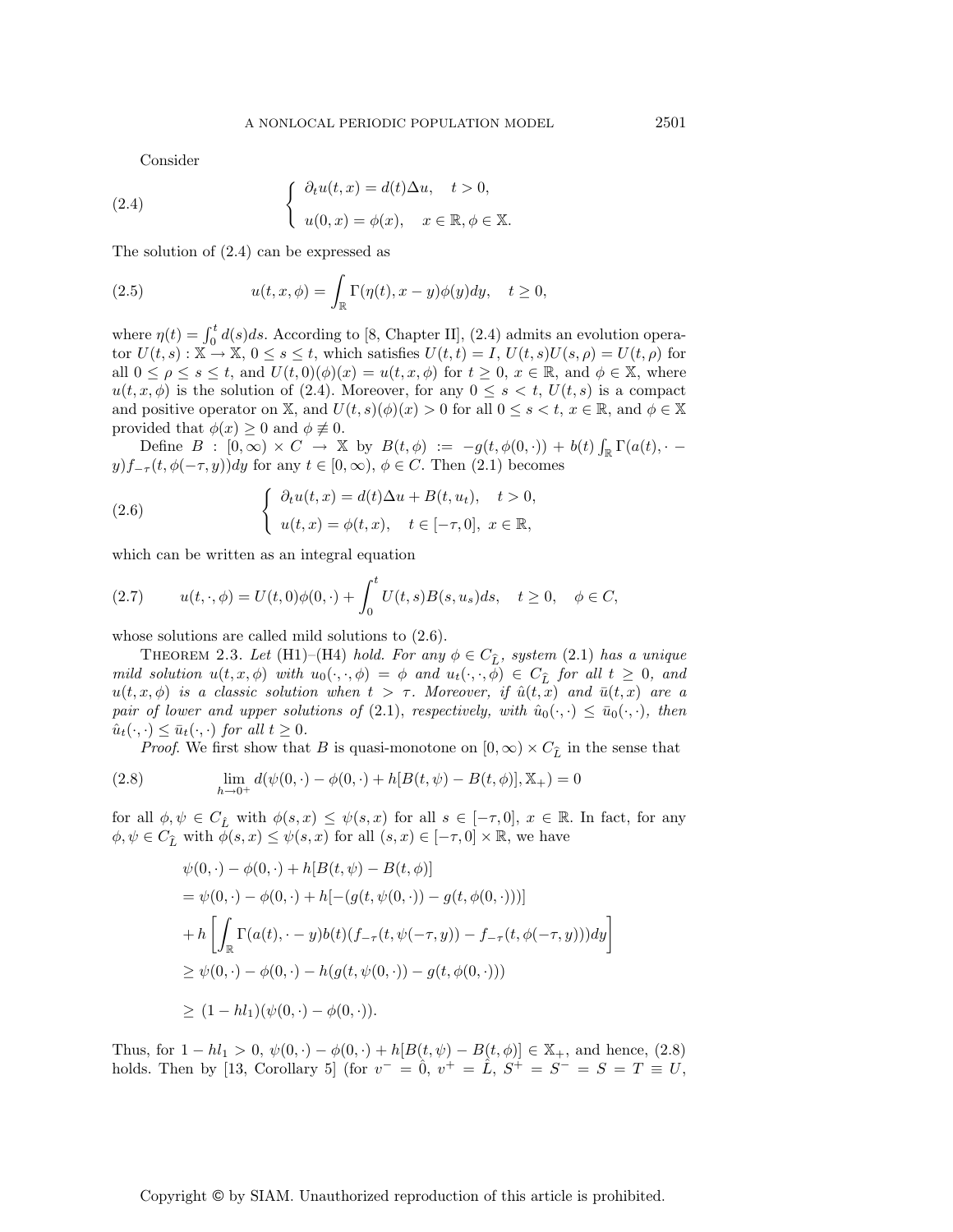$B^+ = B^- = B$ ), (2.1) admits a unique mild solution  $u(t, \cdot, \phi)$  on  $[-\tau, \infty)$  for any  $\phi \in C_{\hat{L}}$  and  $u_t(\cdot, \cdot, \phi) \in C_{\hat{L}}$  for all  $t \geq 0$ . Moreover, the comparison principle holds for lower and upper solutions lower and upper solutions.

In order to study the spreading speed and traveling waves, we introduce the assumptions in [10, 11]. Let  $u \in C$ . Define the reflection operator R by  $\mathcal{R}[u](\theta, x) :=$  $u(\theta, -x)$  for all  $\theta \in [-\tau, 0], x \in \mathbb{R}$ . Given  $y \in \mathbb{R}$ , define the translation operator  $T_y$ by  $T_y[u](\theta, x) := u(\theta, x - y)$  for all  $\theta \in [-\tau, 0], x \in \mathbb{R}$ . Let  $Q: C_{b^*} \to C_{b^*}$  be a map, where  $b^* \in \mathbb{Y}$  with  $b^* \gg 0$ . Assume the following:

- (A1)  $Q[\mathcal{R}[u]] = \mathcal{R}[Q[u]]$ ,  $T_u[Q[u]] = Q[T_u[u]] \; \forall y \in \mathbb{R}$ .
- (A2)  $Q: C_{b^*} \to C_{b^*}$  is continuous with respect to the compact open topology.
- (A4)  $Q: C_{b^*} \to C_{b^*}$  is monotone in the sense that  $Q[u] \geq Q[v]$  whenever  $u \geq v$  in  $C_{b^*}.$
- (A5)  $Q: \mathbb{Y}_{b^*} \to \mathbb{Y}_{b^*}$  admits exactly two fixed points 0 and  $b^*$ , and for any positive number  $\varepsilon$ , there is an  $\alpha \in \mathbb{Y}_{b^*}$  with  $\|\alpha\|_{\mathbb{Y}} < \varepsilon$  such that  $Q[\alpha] \gg \alpha$ .
- (A6) One of the following two conditions holds:
	- (a)  $Q[C_{b^*}]$  is precompact in  $C_{b^*}$ .
	- (b') The set  $Q[C_{b^*}](0, \cdot)$  is precompact in X, and there is a positive number  $\varsigma \leq \tau$  such that  $Q[u](\theta, x) = u(\theta + \varsigma, x)$  for  $-\tau \leq \theta \leq -\varsigma$ , the operator

$$
S[u](\theta,x):=\left\{\begin{array}{ll} u(0,x), & -\tau\leq\theta<-\varsigma, \\ Q[u](\theta,x), & -\varsigma\leq\theta\leq 0 \end{array}\right.
$$

is continuous on  $C_{b^*}$ , and  $S[D](\cdot, 0)$  is precompact in Y for any Tinvariant set  $D \subseteq C_{b^*}$  with  $D(0, \cdot)$  being precompact in X. A set  $W \subseteq$  $C_{b^*}$  is said to be T-invariant if  $T_yW = W$  for all  $y \in \mathbb{R}$ .

Recall that a family of operators  $\{\Phi_t\}_{t>0}$  is an  $\omega$ -periodic semiflow on a metric space  $(X, \rho)$  with the metric  $\rho$ , provided that  $\{\Phi_t\}$  satisfies

- (i)  $\Phi_0(v) = v \,\forall v \in X;$
- (ii)  $\Phi_t(\Phi_\omega(v)) = \Phi_{t+\omega}(v) \ \forall t \geq 0, v \in X;$

(iii)  $\Phi(t, v) = \Phi_t(v)$  is continuous in  $(t, v)$  on  $[0, +\infty) \times X$ .

Define a family of operators  $\{Q_t\}_{t\geq 0}$  on  $C_{\hat{L}}$  by

$$
Q_t(\phi)(s,x) = u(t+s,x,\phi) \quad \forall t \ge 0, \quad s \in [-\tau,0], \quad x \in \mathbb{R}, \quad \phi \in C_{\widehat{L}},
$$

where  $u(t, x, \phi)$  is the mild solution of (2.1) with  $u(s, x) = \phi(s, x)$  for  $s \in [-\tau, 0],$  $x \in \mathbb{R}$ . Note that for any  $(t_0, \phi_0) \in \mathbb{R}_+ \times C_{\hat{L}}$ , we have

$$
\| Q_t(\phi) - Q_{t_0}(\phi_0) \|_{C} \leq \| Q_t(\phi) - Q_t(\phi_0) \|_{C} + \| Q_t(\phi_0) - Q_{t_0}(\phi_0) \|_{C}.
$$

Note that  $U(t,0)\varphi$  is continuous in  $(t,\varphi) \in [0,\infty) \times \mathbb{X}$  with respect to the compact open topology. By a similar argument as in [12, Theorem 8.5.2], it follows that  $Q_t(\phi)$ is continuous at  $(t_0, \phi_0)$  with respect to the compact open topology. Thus,  $\{Q_t\}_{t>0}$  is an  $\omega$ -periodic semiflow on  $C_{\hat{L}}$ .<br>LEMMA 2.4 For each  $t >$ 

LEMMA 2.4. For each  $t > 0$ ,  $Q_t$  *is strictly subhomogeneous.* 

*Proof.* For any  $\phi \in C_{\hat{L}}$  with  $\phi \neq 0$ , let  $u(t, x, \phi)$  be the solution of (2.1) with  $x$ )  $-\phi(s, x)$  for  $s \in [-\tau, 0]$   $x \in \mathbb{R}$ . Fix  $k \in (0, 1)$ . Since  $G(t, u, v)$  is strictly  $u(s, x) = \phi(s, x)$  for  $s \in [-\tau, 0], x \in \mathbb{R}$ . Fix  $k \in (0, 1)$ . Since  $G(t, u, v)$  is strictly subhomogeneous in  $(u, v)$ , we have

$$
\partial_t(ku(t,x))
$$
  
=  $d(t)\Delta(ku) - kg(t, u(t,x)) + kb(t) \int_{\mathbb{R}} \Gamma(a(t), x - y) f_{-\tau}(t, u(t - \tau, y)) dy$   
 $\leq d(t)\Delta(ku) - g(t, ku(t,x)) + b(t) \int_{\mathbb{R}} \Gamma(a(t), x - y) f_{-\tau}(t, ku(t - \tau, y)) dy.$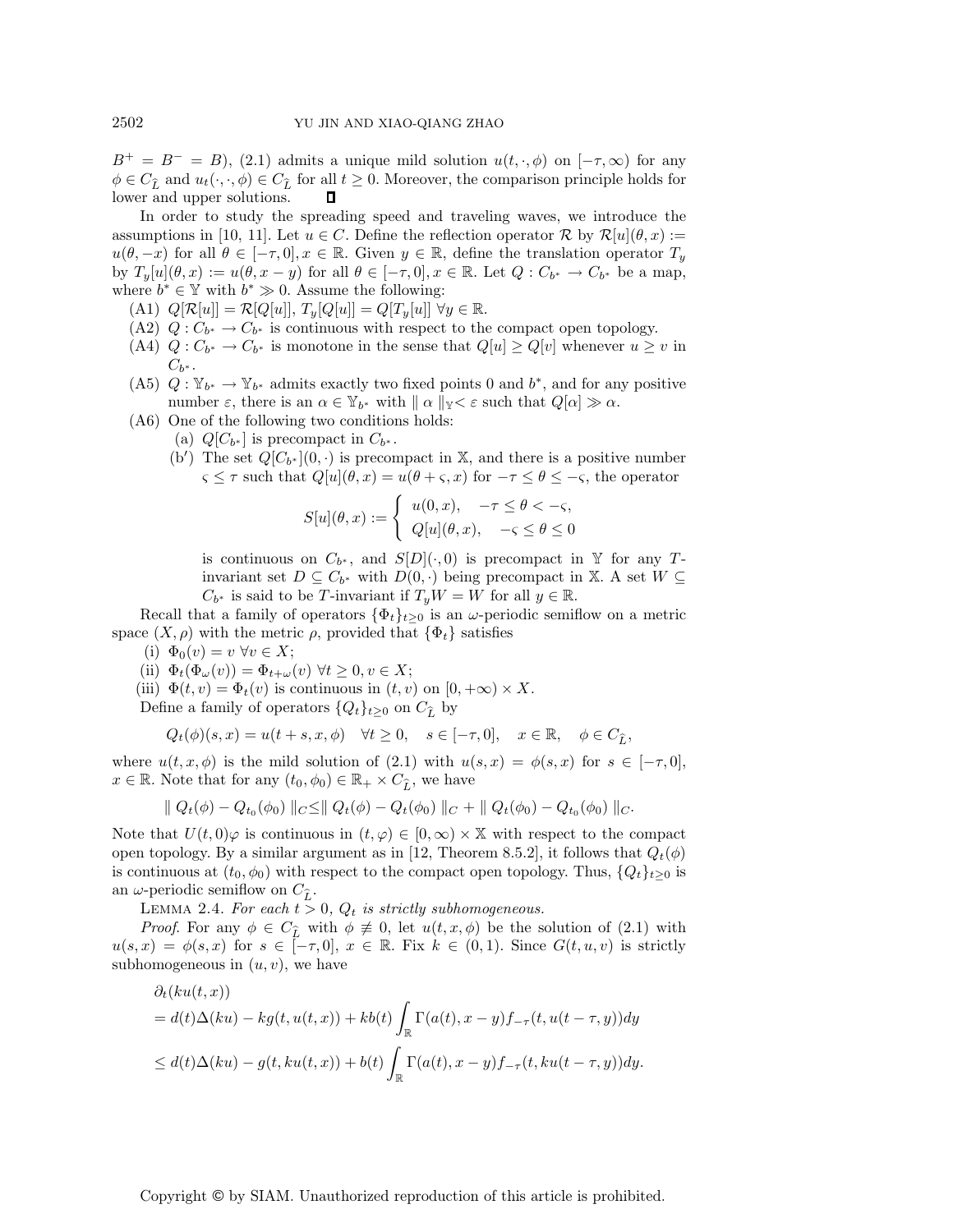Thus,  $ku(t, x, \phi)$  is a lower solution of (2.1) with  $ku(s, x, \phi) = k\phi(s, x)$  for  $s \in$  $[-\tau, 0], x \in \mathbb{R}$ . Then,  $ku(t, x, \phi) \leq u(t, x, k\phi)$  for  $t \geq 0$ , where  $u(t, x, k\phi)$  is the solution of (2.1) with  $u(s, x, k\phi) = k\phi(s, x)$  for  $(s, x) \in [-\tau, 0] \times \mathbb{R}$ .

Let  $w(t, x) = u(t, x, k\phi) - ku(t, x, \phi)$ . Then  $w(s, x) = 0$  for  $(s, x) \in [-\tau, 0] \times \mathbb{R}$  and  $w(s, x) \geq 0$  for  $(s, x) \in [-\tau, \infty) \times \mathbb{R}$ . We further show that  $w(t, x) > 0$  for all  $t > 0, x \in$ R. For simplicity, we write  $\widetilde{F}(t, u(t,x), v(t,x)) = -g(t, u(t,x)) + b(t) \int_{\mathbb{R}} \Gamma(a(t), x$  $y) f_{-\tau}(t, v(t, y)) dy$ . It follows that

$$
(2.9)
$$

$$
\frac{\partial w(t,x)}{\partial t}
$$
\n
$$
= \frac{\partial u(t,x,k\phi)}{\partial t} - k \frac{\partial u(t,x,\phi)}{\partial t}
$$
\n
$$
= d(t)\Delta u(t,x,k\phi) + \widetilde{F}(t,u(t,x,k\phi),u(t-\tau,x,k\phi))
$$
\n
$$
-k[d(t)\Delta u(t,x,\phi) + \widetilde{F}(t,u(t,x,\phi),u(t-\tau,x,\phi))]
$$
\n
$$
= d(t)\Delta w(t,x) + [\widetilde{F}(t,u(t,x,k\phi),u(t-\tau,x,k\phi)) - \widetilde{F}(t,ku(t,x,\phi),ku(t-\tau,x,\phi))]
$$
\n
$$
+ [\widetilde{F}(t,ku(t,x,\phi),ku(t-\tau,x,\phi)) - k\widetilde{F}(t,u(t,x,\phi),u(t-\tau,x,\phi))]
$$
\n
$$
= d(t)\Delta w(t,x) - g(t,u(t,x,k\phi)) + g(t,ku(t,x,\phi)) + h(t,x)
$$
\n
$$
+ b(t) \int_{\mathbb{R}} \Gamma(a(t),x-y)[f_{-\tau}(t,u(t-\tau,y,k\phi)) - f_{-\tau}(t,ku(t-\tau,y,\phi))]dy
$$
\n
$$
\geq d(t)\Delta w(t,x) - g(t,u(t,x,k\phi)) + g(t,ku(t,x,\phi)) + h(t,x)
$$
\n
$$
\geq d(t)\Delta w(t,x) - l_1 w(t,x) + h(t,x),
$$

where  $h(t, x) = \widetilde{F}(t, ku(t, x, \phi), ku(t - \tau, x, \phi)) - k\widetilde{F}(t, u(t, x, \phi), u(t - \tau, x, \phi)).$  Let  $\widetilde{U}(t, s) : \mathbb{X} \to \mathbb{X}, 0 \leq s \leq t$ , be the evolution operator of

$$
\begin{cases} \n\partial_t u(t,x) = d(t)\Delta u - l_1 u(t,x), \quad t > 0, \\ \nu(0,x) = \psi(x), \quad x \in \mathbb{R}, \psi \in \mathbb{X}. \n\end{cases}
$$

Then  $U(t,s)(\psi)(x) = e^{-l_1(t-s)}U(t,s)(\psi)(x)$  for all  $t \geq s \geq 0, x \in \Omega, \psi \in C$ , where  $U(t, s)$  is the evolution operator of (2.4). Thus, the equation

(2.10) 
$$
\begin{cases} \partial_t u(t,x) = d(t)\Delta u - l_1 u(t,x) + h(t,x), \\ u(0,x) = \psi(x), \quad x \in \mathbb{R}, \psi \in \mathbb{X} \end{cases}
$$

can be written as

$$
(2.11) \t u(t,x,\psi) = \widetilde{U}(t,0)(\psi)(x) + \int_0^t \widetilde{U}(t,s)h(s,x)ds, \quad t \ge 0, x \in \mathbb{R}, \psi \in C.
$$

By (H2), we have  $h(t, x) > 0$  for all  $t > 0, x \in \mathbb{R}$ . It then follows from (2.11) and the property of  $U(t, s)$  that for any  $\psi \geq 0$  with  $\psi \neq 0$ , the solution of (2.10) satisfies  $u(t, x, \psi) > 0$  for all  $t > 0, x \in \mathbb{R}$ . Then by (2.9) and the comparison principle, we have  $w(t, x) > 0$  for all  $t > 0, x \in \mathbb{R}$ . Therefore,  $u(t, x, k\phi) > ku(t, x, \phi)$  for all  $t > 0, x \in \mathbb{R}$ , and hence,  $Q_t(k\phi) > kQ_t(\phi)$  for all  $t > 0$ , which indicates that for each  $t > 0$ ,  $Q_t$  is strictly subhomogeneous. strictly subhomogeneous.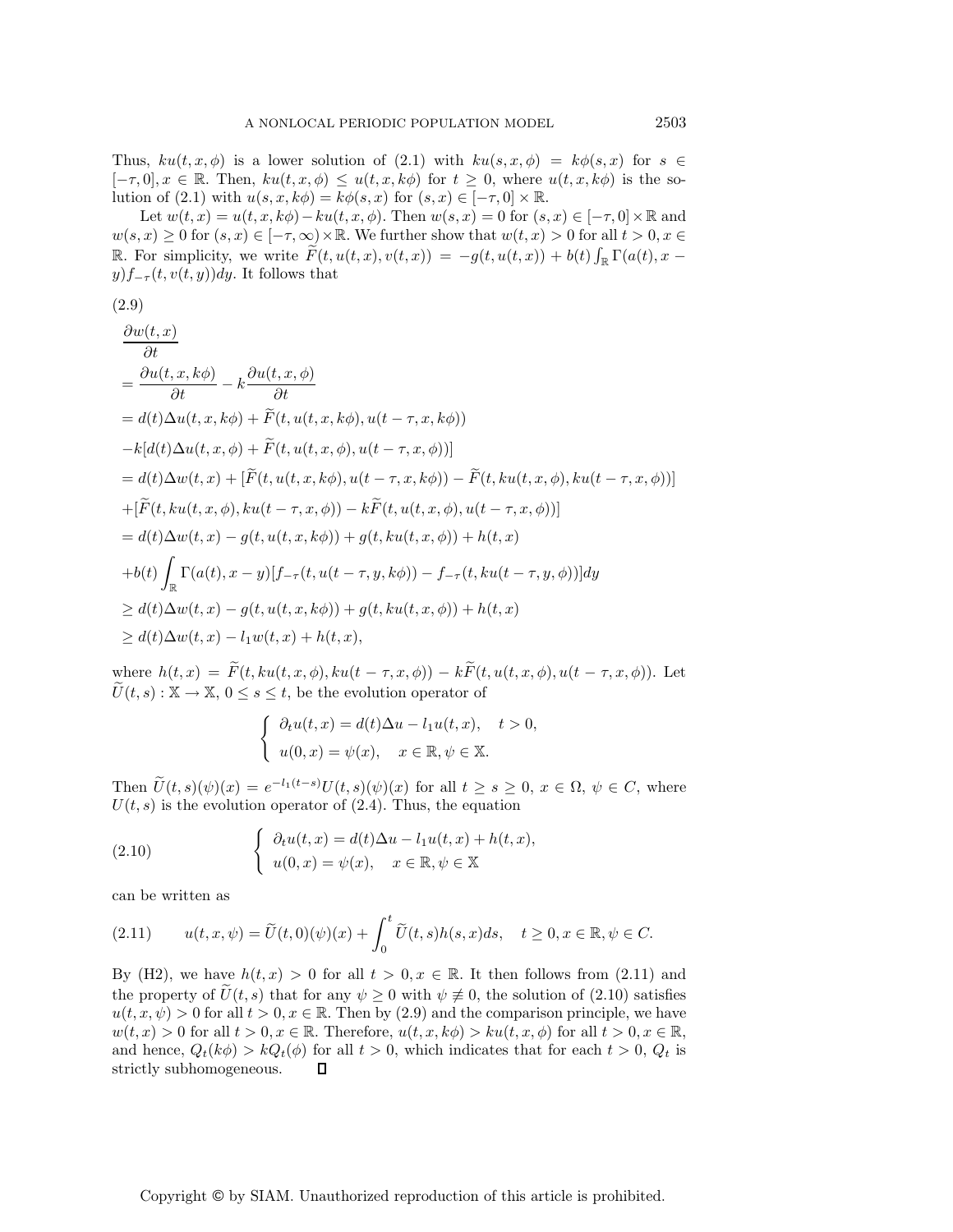LEMMA 2.5. *For any*  $\varphi \in C_{\hat{L}}$  with  $\varphi \neq 0$ ,  $u(t, x, \varphi) > 0$  *for all*  $t \geq \tau$ ,  $x \in \mathbb{R}$ .<br>*Passet* Let  $\varphi \in C$ , with  $\varphi \neq 0$ . Preference  $2, 2, u(t, x, \varphi) > 0$  for all  $t > 0$ . *Proof.* Let  $\varphi \in C_{\hat{L}}$  with  $\varphi \neq 0$ . By Theorem 2.3,  $u(t, x, \varphi) \geq 0$  for all  $t \geq 0$  and  $\mathbb{R}$ . It follows from (H1) that for any  $t > 0$ ,  $u(t, x, \varphi)$  satisfies  $x \in \mathbb{R}$ . It follows from (H1) that for any  $t > 0$ ,  $u(t, x, \varphi)$  satisfies

$$
\partial_t u(t,x) = d(t)\Delta u - g(t, u(t,x,\varphi)) + b(t) \int_{\mathbb{R}} \Gamma(a(t),x-y) f_{-\tau}(t, u(t-\tau,y,\varphi))
$$
  
\n
$$
\geq d(t)\Delta u - g(t, u(t,x,\varphi))
$$
  
\n
$$
\geq d(t)\Delta u - l_1 u(t,x,\varphi).
$$

By [19, Theorem 5.5.4],  $u(t, x, \varphi) > 0$  for all  $t > 0$ ,  $x \in \mathbb{R}$ , provided that  $\varphi(0, \cdot) > 0$ .

Now we show that for any  $\varphi \in C_{\hat{L}}$  with  $\varphi \not\equiv 0$  and  $\varphi(0, \cdot) = 0$ , there exists  $\psi(\alpha) \in [0, \tau]$  such that  $\psi(t_0, \alpha) > 0$ . Assume by contradiction that for some  $t_0 = t_0(\varphi) \in [0, \tau]$  such that  $u(t_0, \cdot, \varphi) > 0$ . Assume, by contradiction, that for some  $\varphi \in C_{\hat{L}}$  with  $\varphi \not\equiv 0$  and  $\varphi(0, \cdot) = 0$  we have  $u(t, \cdot, \varphi) \equiv 0$  for all  $t \in [0, \tau]$ . It follows from (2.7) that from  $(2.7)$  that

$$
0 = \int_0^t U(t,s)b(s) \int_{\mathbb{R}} \Gamma(a(s),x-y)f_{-\tau}(s,u_s(-\tau,y))dyds, \quad t \in [0,\tau],
$$

which implies that  $\int_{\mathbb{R}} \Gamma(a(s), x - y) f_{-\tau}(s, u_s(-\tau, y)) dy = 0$  for any  $s \in [0, \tau]$ , and hence,  $f_{-\tau}(s, u_s(-\tau, y)) = 0$  for any  $s \in [0, \tau]$ ,  $y \in \mathbb{R}$ . Then by (H1),  $u_s(-\tau, y) = 0$  for any  $s \in [0, \tau], y \in \mathbb{R}$ . That is,  $\varphi \equiv 0$ , a contradiction. Thus, we have  $u(t_0, \cdot, \varphi) > 0$  for some  $t_0 = t_0(\varphi) \in [0, \tau]$ . Then for any  $t > t_0$ ,  $U(t, t_0)[u(t_0, \cdot, \varphi)](x) = e^{-l_1(t-t_0)}U(t, t_0)$  $[u(t_0, \cdot, \varphi)](x) > 0$ , and hence, by the comparison principle, we have  $u(t, x, \varphi) > 0$  for all  $t>t_0, x \in \mathbb{R}$ .

Therefore, for any  $\varphi \in C_{\widehat{L}}$  with  $\varphi \neq 0$ ,  $u(t, x, \varphi) > 0$  for all  $t > \tau, x \in \mathbb{R}$ .  $\Box$ 

LEMMA 2.6. For any  $t > 0$ ,  $Q_t$  satisfies (A1), (A2), (A4), and (A6) with  $b^* = \hat{L}$ , *and*  $Q_{\omega}$  *satisfies* (A5) *with*  $b^* = \beta_0^*$ , *where*  $\beta_0^* \in \mathbb{Y}_{\tilde{L}}$  *with*  $\beta_0^*(s) = \beta^*(s)$  *for all*  $s \in [-\tau, 0]$  $s \in [-\tau, 0].$ 

*Proof.* It is easy to see that  $Q_t$  satisfies (A1), (A2), and (A4) with  $b^* = \hat{L}$  for any  $t > 0$ .

Let  $\hat{Q}_t = Q_t|_{\mathbb{Y}_{\widehat{L}}}$ . Then  $\hat{Q}_t : \mathbb{Y}_{\widehat{L}} \to \mathbb{Y}_{\widehat{L}}$  is the  $\omega$ -periodic semiflow generated by (2.2). Moreover, it is not difficult to see that  $Q_t$  is strictly monotone for any  $t \geq \tau$  and strongly monotone for any  $t \geq 2\tau$  on  $\mathbb{Y}_{\hat{L}}$ . Note that  $(2.2)$  has a positive  $\omega$ -periodic colution  $\mathbb{P}^{*}(t)$  which is globally computationly stable in  $\mathbb{Y}_{\lambda} \setminus \{0\}$ . We see that  $\hat{O}$  has solution  $\beta^*(t)$  which is globally asymptotically stable in  $\mathbb{Y}_{\hat{L}} \setminus \{0\}$ . We see that  $\hat{Q}_{\omega}$  has only two fixed points 0 and  $\beta_0^*$  in  $\mathbb{Y}_{\hat{L}}$ , where  $\beta_0^*(s) = \beta^*(s)$  for all  $s \in [-\tau, 0]$ . Thus, by the Dancer–Hess connecting orbit lemma (see, e.g., [23]), the map  $\hat{Q}_{\omega}$  admits a strictly monotone full orbit  $\{\varphi_n\}_{-\infty}^{\infty} \subseteq \mathbb{Y}_{\beta_0^*}$  connecting 0 to  $\beta_0^*$  and  $\varphi_n < \varphi_{n+1}$  for any  $n = 0, \pm 1, \pm 2, \ldots$  For any  $\bar{n} \in \mathbb{N}$  such that  $\bar{n}\omega \geq 2\tau$ , since  $\hat{Q}_{\bar{n}\omega}$  is strongly monotone, we have  $\hat{Q}_{\bar{n}\omega}(\varphi_n) = \hat{Q}_{\omega}^{\bar{n}}(\varphi_n) \ll \hat{Q}_{\omega}^{\bar{n}}(\varphi_{n+1}) = \hat{Q}_{\bar{n}\omega}(\varphi_{n+1})$  for any  $n = 0, \pm 1, \pm 2, \ldots$ .<br>That is  $\hat{Q}_{\omega}(\varphi_n) \ll \hat{Q}_{\omega}(\varphi_n)$  for any  $n = 0, \pm 1, \pm 2, \ldots$ . That is,  $\varphi_{n+\bar{n}\omega} \ll \varphi_{n+1+\bar{n}\omega}$  for any  $n = 0, \pm 1, \pm 2, \ldots$ . Therefore,  $\varphi_n \ll \varphi_{n+1}$  for any  $n = 0, \pm 1, \pm 2, \dots$ , and hence,  $Q_{\omega}$  satisfies (A5) with  $b^* = \beta_0^*$ .

Now we show that  $Q_t$  satisfies  $(16)(a)$  with  $b^* = \hat{L}$  for  $t > \tau$ . Fix  $t_0 > \tau$  and set  $a = t_0 - \tau$ ,  $b = t_0$ . Let  $u(t, \varphi)$  be the solution of (2.1) with  $u_0(\varphi) = \varphi \in C_{\hat{L}}$  and define the Kuratowski measure of noncompactness of a subset A of X as the Kuratowski measure of noncompactness of a subset  $A$  of  $X$  as

 $\alpha(A) = \inf \{ r > 0 : A$  has a finite cover of diameter  $\leq r \}.$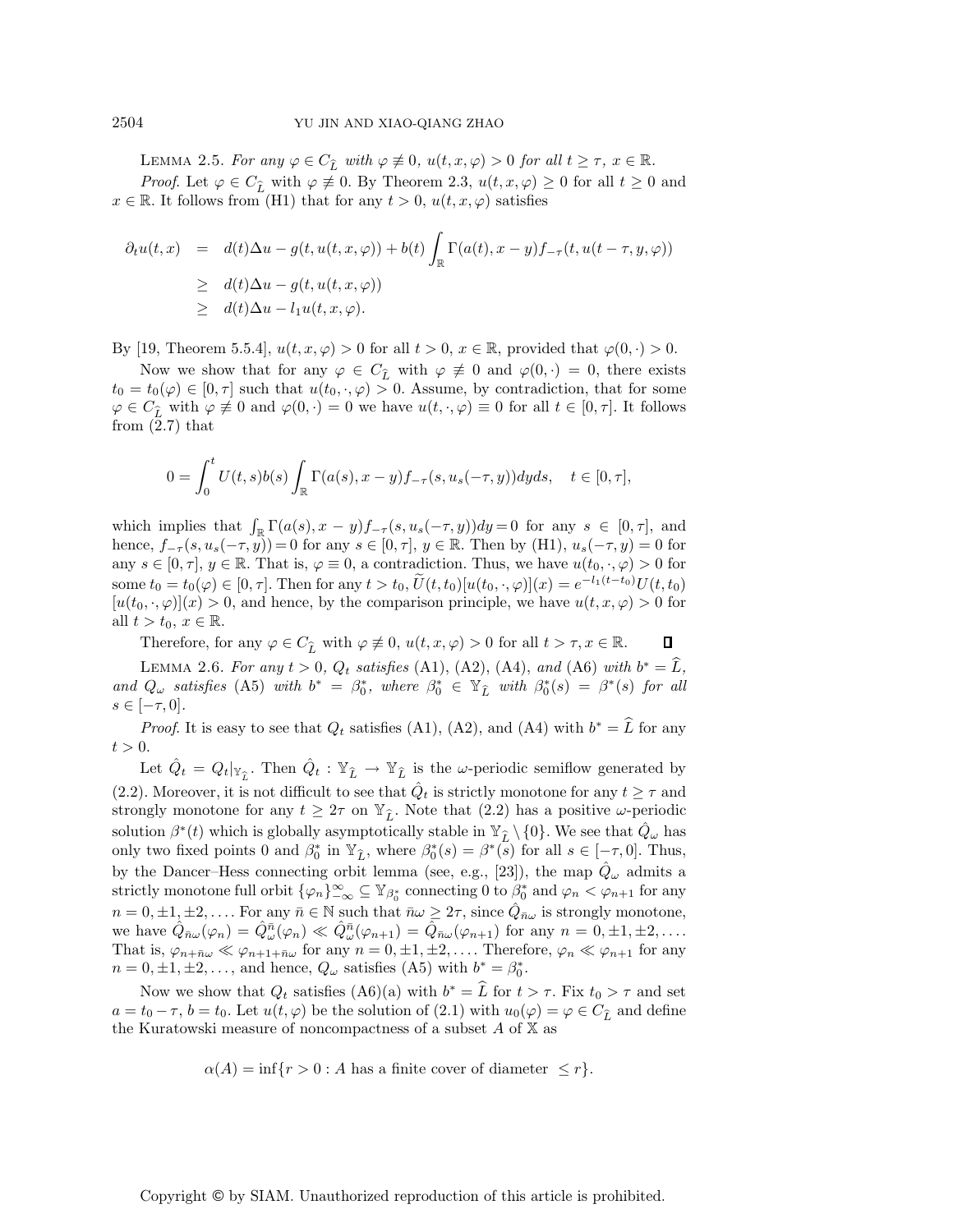First we prove that  $\overline{\{u(t,\varphi): a \le t \le b, \varphi \in C_{\widehat{L}}\}}$  is compact in X. By (2.7), for any  $\epsilon \in (0, a)$   $t \in [a, b]$  and  $(a \in C_{\epsilon})$  we have  $\epsilon \in (0, a), t \in [a, b], \text{ and } \varphi \in C_{\widehat{L}}, \text{ we have}$ 

$$
u(t,\varphi)
$$

$$
= U(t,0)\varphi(0,\cdot) + \int_0^{t-\epsilon} U(t,s)B(s,u_s)ds + \int_{t-\epsilon}^t U(t,s)B(s,u_s)ds
$$
  

$$
= U(t,t-\epsilon) \left[ U(t-\epsilon,0)\varphi(0,\cdot) + \int_0^{t-\epsilon} U(t-\epsilon,s)B(s,u_s)ds \right] + \int_{t-\epsilon}^t U(t,s)B(s,u_s)ds
$$
  

$$
= U(t,t-\epsilon)u(t-\epsilon,\varphi) + \int_{t-\epsilon}^t U(t,s)B(s,u_s)ds.
$$

Since  $\{u(t-\epsilon, \varphi), t \in [a, b], \varphi \in C_{\widehat{L}}\}$  is bounded in  $\mathbb{X}_+$  and  $U(t, t - \epsilon)$  is compact, we have have

$$
\alpha({U(t, t - \epsilon)u(t - \epsilon, \varphi), t \in [a, b], \varphi \in C_{\widehat{L}}}) = 0.
$$

It is easy to see  $\{U(t,s)B(s, u_s): t \in [a, b], s \in [0, t], \varphi \in C_{\widehat{L}}\}$  is bounded in  $\mathbb{X}_+$ . Let  $N > 0$  such that  $|| U(t, s)B(s, u_s)||_{\mathbb{X}} \leq N$  for all  $t \in [a, b], s \in [0, t], \varphi \in C_{\hat{L}}$ . By the fact of  $\alpha(A) \leq \delta(A)$ , where  $\delta(A)$  is the diameter of  $A \subseteq \mathbb{X}$ , we have

$$
\alpha\left(\left\{\int_{t-\epsilon}^t U(t,s)B(s,u_s)ds : t\in [a,b], s\in [t-\epsilon,t], \varphi\in C_{\widehat{L}}\right\}\right)\leq 2\epsilon N.
$$

Thus,

$$
\alpha(\{u(t,\varphi):t\in[a,b],\varphi\in C_{\widehat{L}}\})
$$
  
\n
$$
\leq \alpha(\{U(t,t-\epsilon)u(t-\epsilon,\varphi),t\in[a,b],\varphi\in C_{\widehat{L}}\})
$$
  
\n
$$
+ \alpha\left(\left\{\int_{t-\epsilon}^{t} U(t,s)B(s,u_s)ds : t\in[a,b],s\in[t-\epsilon,t],\varphi\in C_{\widehat{L}}\right\}\right)
$$
  
\n
$$
\leq 2\epsilon N.
$$

Letting  $\epsilon \to 0$ , we have  $\alpha({u(t, \varphi) : t \in [a, b], \varphi \in C_{\hat{L}}}) = 0$ , and hence,  ${u(t, \varphi) : t \in [a, b], \varphi \in C_{\hat{L}}}\$  is precompact in  $\mathbb{X}$  $[a, b], \varphi \in C_{\widehat{L}}\}$  is precompact in X.<br>Given a compact interval  $I \subset$ 

Given a compact interval  $I \subseteq \mathbb{R}$ , let  $K = \min\{K_1 > 0 : I \subseteq [-K_1, K_1]\}$ . Since  $\{u(t, \varphi): t \in [a, b], \varphi \in C_{\hat{L}}\}$  is precompact in  $\mathbb{X}, \{u(t, \varphi)|_I : t \in [a, b], \varphi \in C_{\hat{L}}\}$  is equicontinuous in  $\mathbb{X}$  and hence for any  $\epsilon > 0$  there exists  $\delta > 0$  such that equicontinuous in X, and hence, for any  $\epsilon > 0$ , there exists  $\delta > 0$  such that

$$
(2.12) \qquad |u(t, x_1, \varphi) - u(t, x_2, \varphi)| < \epsilon
$$

for all  $t \in [a, b]$  and  $\varphi \in C_{\widehat{L}}$ , provided that  $x_1, x_2 \in I$  and  $|x_1 - x_2| < \delta$ .<br>Let  $[a, b]$  be any bounded interval on  $\mathbb{R}$  with  $a_1 > 0$  and let

Let [a<sub>1</sub>, b<sub>1</sub>] be any bounded interval on R with  $a_1 > 0$  and let  $U_0(t)$  be the semigroup generated by  $u_t = \Delta u$ . Then  $U_0(t)\varphi(x) = \int_{-\infty}^{+\infty} \Gamma(t, x - y)\varphi(y)dy$  for all  $t > 0, x \in \mathbb{R}, \varphi \in \mathbb{X}.$ 

By the properties of Γ, we can find an  $N_0 > 0$  such that  $\int_{|y| \ge N_0} \Gamma(b_1, y) dy \le \epsilon$ . Since  $\frac{\partial \Gamma(t,y)}{\partial t} > 0$  for all  $t > 0$  and  $y^2 > 2t$ , we have  $\int_{|y| \ge N_1} \Gamma(t,y) dy \le \epsilon$  for all  $t \in [a_1, b_1]$ , where  $N_1 = \max\{N_0, \sqrt{2b_1}\}\.$  Moreover, since  $\int_{-N_1}^{N_1} \Gamma(t, y) dy$  is continuous in  $t \in [a_1, b_1]$ , there is a  $\delta_1 > 0$  such that  $\left| \int_{-\infty}^{N_1}$  $-\frac{N}{N_1}(\Gamma(t_1,y)-\Gamma(t_2,y))dy| < \epsilon$  provided that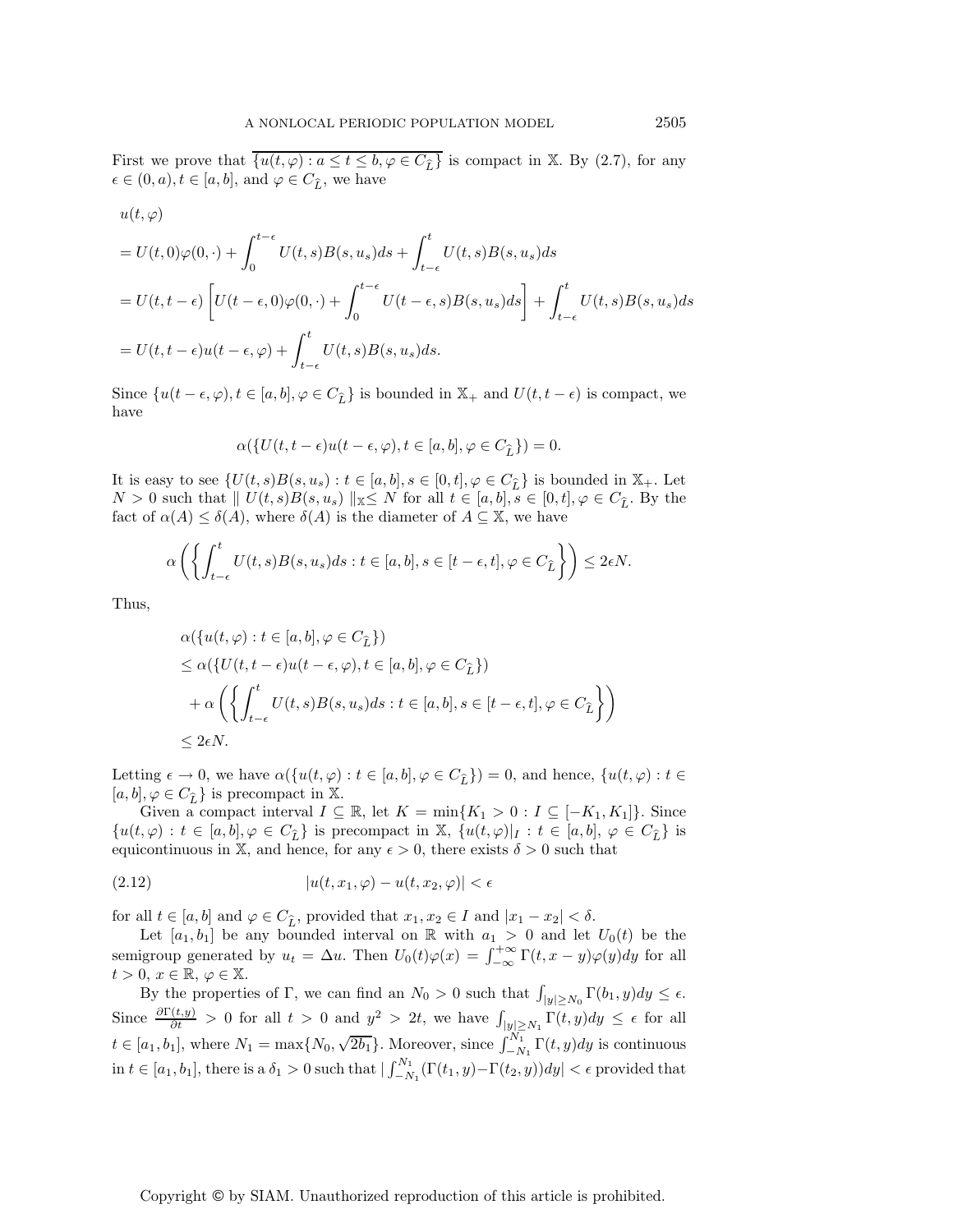$t_1, t_2 \in [a_1, b_1]$  and  $|t_1 - t_2| < \delta_1$ . Therefore, for any  $t_1, t_2 \in [a_1, b_1]$  and  $|t_1 - t_2| < \delta_1$ ,  $\psi \in \mathbb{X}_{\widehat{L}}, x \in I,$ 

$$
\begin{aligned} &\left| (U_0(t_1)\psi)(x) - (U_0(t_2)\psi)(x) \right| \\ &= \left| \int_{\mathbb{R}} \Gamma(t_1, x - y)\psi(y) dy - \int_{\mathbb{R}} \Gamma(t_2, x - y)\psi(y) dy \right| \\ &= \left| \int_{\mathbb{R}} (\Gamma(t_1, y) - \Gamma(t_2, y))\psi(x - y) dy \right| \\ &\leq \left| \int_{|y| \leq N_1} (\Gamma(t_1, y) - \Gamma(t_2, y))\psi(x - y) dy \right| + \left| \int_{|y| \geq N_1} (\Gamma(t_1, y) - \Gamma(t_2, y))\psi(x - y) dy \right| \\ &< 2\epsilon L. \end{aligned}
$$

It follows from the continuity of  $\eta(t)$  in  $t \in \mathbb{R}_+$  and definitions of  $U_0(t)$  and  $U(t, s)$ that there exists  $\delta_2 > 0$  such that

$$
|(U(t_1,0)\varphi(0,\cdot))(x)-(U(t_2,0)\varphi(0,\cdot))(x)|<2\epsilon L
$$

for all  $x \in I$ ,  $\varphi \in C_{\widehat{L}}$ , provided that  $t_1, t_2 \in [a, b]$  and  $|t_1 - t_2| < \delta_2$ . Let  $\overline{\delta} \in (0, \min\{\epsilon, \delta_2\})$ . Then for  $x \in I$ ,  $\varphi \in C_{\widehat{L}}$ ,  $t_1, t_2 \in [a, b]$ , and  $|t_1 - t_2| < \overline{\delta}$ , we have

$$
|u(t_1, x, \varphi) - u(t_2, x, \varphi)|
$$
  
\n
$$
\leq |(U(t_1, 0)\varphi(0, \cdot))(x) - (U(t_2, 0)\varphi(0, \cdot))(x)|
$$
  
\n(2.13) 
$$
+ \left| \int_0^{t_1} (U(t_1, s)B(s, u_s))(x)ds - \int_0^{t_2} (U(t_2, s)B(s, u_s))(x)ds \right|
$$
  
\n
$$
\leq 2L\epsilon + 2N \cdot 2^K \bar{\delta}
$$
  
\n
$$
\leq 2(L + 2^K N)\epsilon,
$$

where N was defined in the former paragraph of this proof. This implies that  $u(t, x, \varphi)$ is equicontinuous in  $t \in [a, b]$  for  $x \in I$  and  $\varphi \in C_{\hat{L}}$ .<br>Consequently, by (2.12) and (2.13) for any (2.

Consequently, by (2.12) and (2.13), for any  $\varphi \in C_{\hat{L}}$ ,  $\theta_1, \theta_2 \in [-\tau, 0], x_1, x_2 \in I$ <br> $|\theta_2 - \theta_2| < \bar{\delta}$  and  $|x_1 - x_2| < \delta$  we have with  $|\theta_1 - \theta_2| < \bar{\delta}$  and  $|x_1 - x_2| < \delta$ , we have

$$
|u_{t_0}(\varphi)(\theta_1, x_1) - u_{t_0}(\varphi)(\theta_2, x_2)|
$$
  
=  $|u(t_0 + \theta_1, x_1, \varphi) - u(t_0 + \theta_2, x_2, \varphi)|$   
 $\leq |u(t_0 + \theta_1, x_1, \varphi) - u(t_0 + \theta_1, x_2, \varphi)| + |u(t_0 + \theta_1, x_2, \varphi) - u(t_0 + \theta_2, x_2, \varphi)|$   
 $\leq (2L + 2^{K+1}N + 1)\epsilon,$ 

which indicates that  $\{u_{t_0}(\varphi) : \varphi \in C_{\widehat{L}}\}$  is equicontinuous for  $(\theta, x) \in [-\tau, 0] \times I$ . Therefore,  ${u_{t_0}}(\varphi): \varphi \in C_{\widehat{L}}$  is precompact in  $C_{\widehat{L}}$  and  $(A6)(a)$  follows from  $Q_{t_0}(C_{\widehat{L}})$  =  ${u_{t_0}(\varphi) : \varphi \in C_{\widehat{L}} \text{ for } t_0 > \tau.}$ 

Finally, we show that  $Q_t$  satisfies  $(A6)(b')$  with  $b^* = L$  for  $0 < t \leq \tau$ . Fix  $t_1 \in (0, \tau]$  and define

$$
S[\varphi](\theta, x) := \begin{cases} \varphi(0, x), & -\tau \le \theta < -t_1, \\ Q_{t_1}(\varphi)(\theta, x), & -t_1 \le \theta \le 0 \end{cases}
$$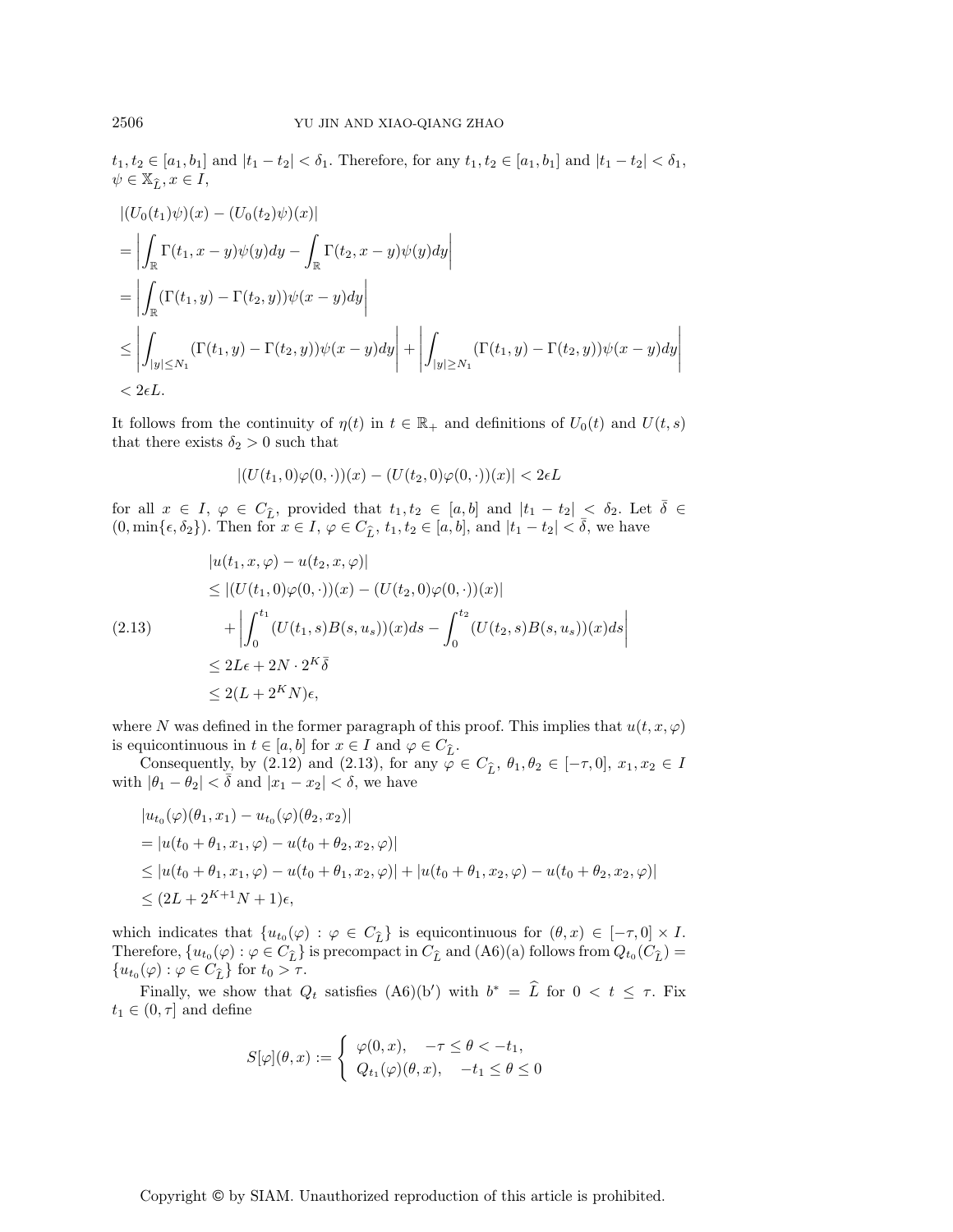for any  $\varphi \in C_{\hat{L}}$ . By the above analysis, we know that  $\{u(t, \varphi) : a \le t \le b, \varphi \in C_{\hat{L}}\}$ <br>is precompact in X for any  $0 < a \le b$ . In particular, fixing  $a - b = t_1$ , we can easily is precompact in X for any  $0 < a \leq b$ . In particular, fixing  $a = b = t_1$ , we can easily see that  $\{u_{t_1}(\varphi)(0, \cdot), \varphi \in C_{\widehat{L}}\} = \{u(t_1, \cdot, \varphi), \varphi \in C_{\widehat{L}}\}$  is precompact in X, that is,  $Q_{t_1}[C_{\widehat{t}}](0,\cdot)$  is precompact in X.

Since  $Q_t$  is an  $\omega$ -periodic semiflow, it is easy to see that  $S[\varphi]$  is continuous on  $C_{\hat{L}}$ . Let D be a T-invariant subset of  $C_{\hat{L}}$  (i.e.,  $T_yD = D$  for all  $y \in \mathbb{R}$ ) with  $D(0, \cdot)$  being precompact in  $\mathbb{X}$ . Now we show that for any given compact interval  $L \subset \mathbb{R}$ being precompact in X. Now we show that for any given compact interval  $I \subseteq \mathbb{R}$ ,  $S[D]$  is equicontinuous on  $[-\tau, 0] \times I$ , that is, for any  $\epsilon > 0$ , there exist  $\delta_1, \delta_2 > 0$  such that  $|S[\varphi](\theta_1, x_1) - S[\varphi](\theta_2, x_2)| < \epsilon$  for any  $\varphi \in D$  if  $\theta_1, \theta_2 \in [-\tau, 0], x_1, x_2 \in I$ , and  $|\theta_1 - \theta_2| < \delta_1, |x_1 - x_2| < \delta_2.$ 

Since  $S[\varphi](\theta, x) = \varphi(0, x)$  for all  $\varphi \in D, \theta \in [-\tau, -t_1], x \in I$ , and  $D(0, \cdot)$  is precompact in X, it is obvious that  $S[D]$  is equicontinuous on  $[-\tau, -t_1] \times I$ .

Note that there exists  $N > 0$  such that  $|| U(t, s)B(s, u_s)||_{\mathbb{X}} \leq N$  for all  $t \in$  $[0, t_1], s \in [0, t], \varphi \in C_{\hat{L}}$ . Let  $\delta_0 = \min{\{\epsilon/(2^KN), t_1\}}$ . Then for any  $t < \delta_0$ ,  $x \in I$ , and  $\varphi \in D$ , we have  $\varphi \in D$ , we have

(2.14) 
$$
\left| \int_0^t U(t,s)B(s,u_s)(x)ds \right| < 2^K N \delta_0 = \epsilon.
$$

Let  $\mathcal{F}(t, \psi) := U(t, 0)\psi$  for  $(t, \psi) \in [0, \delta_0] \times D(0, \cdot)$ . Then  $\mathcal F$  is continuous on  $[0, \delta_0] \times$  $D(0, \cdot)$  and  $\mathcal{F}([0, \delta_0] \times D(0, \cdot))$  is precompact in X. Thus, for the above I, there exists  $\delta_2 > 0$  such that for  $x_1, x_2 \in I$  and  $|x_1 - x_2| < \delta_2$ , we have

$$
(2.15) \t|U(t,0)\psi(x_1) - U(t,0)\psi(x_2)| < \epsilon \quad \forall t \in [0,\delta_0], \psi \in D(0,\cdot).
$$

Moreover, since F is uniformly continuous on  $[0, \delta_0] \times D(0, \cdot)$ , there exists  $\delta_1 > 0$ ,  $\delta_3 > 0$ such that  $\|\mathcal{F}(\bar{t}_1, \psi_1) - \mathcal{F}(\bar{t}_2, \psi_2)\|_{{\mathbb{X}}} \leq \epsilon/2^{K}$  if  $\bar{t}_1, \bar{t}_2 \in [0, \delta_0], \psi_1, \psi_2 \in D(0, \cdot),$  and  $|\bar t_1 - \bar t_2| < \delta_1, \, ||\psi_1 - \psi_2||_{\mathbb X} < \delta_3.$  In particular, we have  $\| U(\bar t_1, 0) \psi - U(\bar t_2, 0) \psi \|_{\mathbb X} < \epsilon/2^K$ if  $\bar{t}_1, \bar{t}_2 \in [0, \delta_0], \psi \in D(0, \cdot), \text{ and } |\bar{t}_1 - \bar{t}_2| < \delta_1. \text{ Then}$ 

(2.16)

$$
|U(\bar{t}_1,0)\psi(x) - U(\bar{t}_2,0)\psi(x)| < \epsilon \quad \forall \psi \in D(0,\cdot), x \in I, \bar{t}_1, \bar{t}_2 \in [0,\delta_0], \text{ and } |\bar{t}_1 - \bar{t}_2| < \delta_1.
$$

By  $(2.14)–(2.16)$ , we can easily obtain that if  $\theta_1, \theta_2 \in [-t_1, \delta_0 - t_1], x_1, x_2 \in I$  and  $|\theta_1 - \theta_2| < \delta_1, |x_1 - x_2| < \delta_2$ , then for any  $\varphi \in D$ ,

$$
|S[\varphi](\theta_1, x_1) - S[\varphi](\theta_2, x_2)|
$$
  
\n
$$
= |Q_{t_1}[\varphi](\theta_1, x_1) - Q_{t_1}[\varphi](\theta_2, x_2)|
$$
  
\n
$$
= |u(t_1 + \theta_1, x_1, \varphi) - u(t_1 + \theta_2, x_2, \varphi)|
$$
  
\n
$$
\leq |(U(t_1 + \theta_1, 0)\varphi(0, \cdot))(x_1) - (U(t_1 + \theta_2, 0)\varphi(0, \cdot))(x_2)|
$$
  
\n
$$
+ \left| \int_0^{t_1 + \theta_1} U(t_1 + \theta_1, s)B(s, u_s)(x_1)ds - \int_0^{t_1 + \theta_2} U(t_1 + \theta_2, s)B(s, u_s)(x_2)ds \right|
$$
  
\n
$$
\leq |(U(t_1 + \theta_1, 0)\varphi(0, \cdot))(x_1) - (U(t_1 + \theta_1, 0)\varphi(0, \cdot))(x_2)|
$$
  
\n
$$
+ |(U(t_1 + \theta_1, 0)\varphi(0, \cdot))(x_2) - (U(t_1 + \theta_2, 0)\varphi(0, \cdot))(x_2)| + 2\epsilon
$$
  
\n
$$
< 4\epsilon,
$$

which implies that  $S[D]$  is equicontinuous on  $[-t_1, \delta_0 - t_1] \times I$ .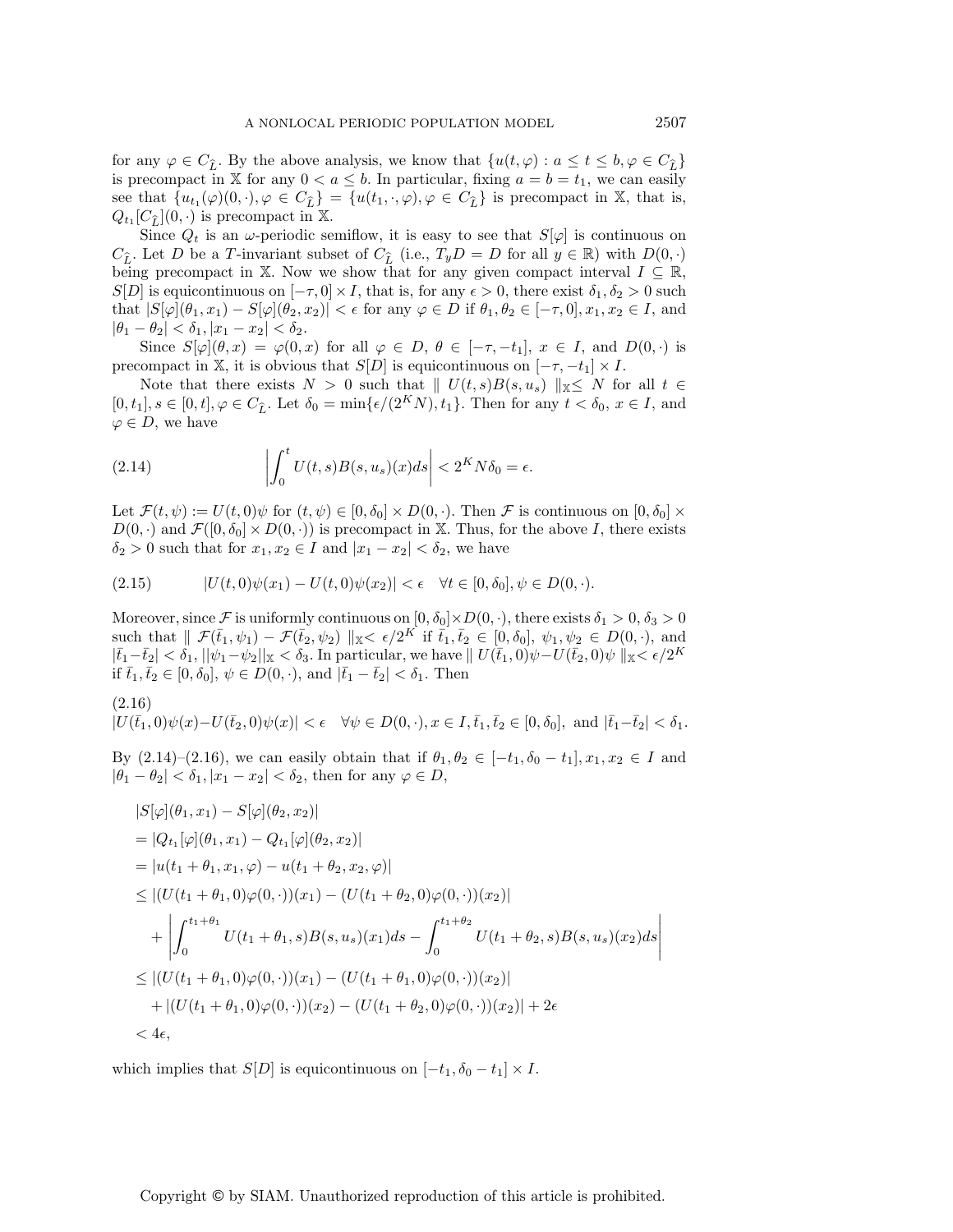By a similar argument as for  $(A6)(a)$ , it is easy to see that  $S[D]$  is equicontinuous on  $[\delta_0 - t_1, 0] \times I$ .

Therefore,  $S[D]$  is equicontinuous on  $[-\tau, 0] \times I$ , and hence,  $S[D]$  is precompact in  $C_{\hat{L}}$ . Thus,  $(A6)(b')$  is valid for  $Q_t$ ,  $t \in (0, \tau]$ .<br>It then follows from Lemma 2.6 and [11.]  $\Box$ 

It then follows from Lemma 2.6 and [11, Theorems 2.11 and 2.15] that  $Q_{\omega}$  has an asymptotic speed of spread  $c^*_{\omega} > 0$ .<br>Consider the linearized system

Consider the linearized system of (2.1) at the zero solution:

(2.17)

$$
\begin{cases} \partial_t u(t,x) = d(t)\Delta u - g_u(t,0)u(t,x) + b(t)\partial_u f_{-\tau}(t,0) \int_{\mathbb{R}} \Gamma(a(t),x-y)u(t-\tau,y)dy, \\ u(t,x) = \phi(t,x), \quad t \in [-\tau,0], \ x \in \mathbb{R}. \end{cases}
$$

For  $\alpha > 0$ , let  $u(t, x) = e^{-\alpha x}v(t)$ . Substituting  $u(t, x)$  into (2.17) yields

$$
e^{-\alpha x}v'(t) = d(t)\alpha^2 e^{-\alpha x}v(t) - g_u(t,0)v(t)e^{-\alpha x} + b(t)\partial_u f_{-\tau}(t,0)v(t-\tau)\int_{\mathbb{R}} \Gamma(a(t),y)e^{-\alpha(x-y)}dy.
$$

Since  $\Gamma(t, x)$  is even in x and by [18, Proposition 4.2], we obtain

(2.18)

$$
v'(t) = d(t)\alpha^2 v(t) - g_u(t,0)v(t) + b(t)\partial_u f_{-\tau}(t,0)v(t-\tau) \int_{\mathbb{R}} \Gamma(a(t),y)e^{\alpha y}dy,
$$
  

$$
= d(t)\alpha^2 v(t) - g_u(t,0)v(t) + b(t)\partial_u f_{-\tau}(t,0)v(t-\tau) \int_{\mathbb{R}} \Gamma(a(t),y)e^{-\alpha y}dy,
$$
  

$$
= d(t)\alpha^2 v(t) - g_u(t,0)v(t) + b(t)\partial_u f_{-\tau}(t,0)v(t-\tau)e^{\alpha^2 a(t)}.
$$

Then  $u(t, x) = e^{-\alpha x}v(t)$  satisfies (2.17) with  $\phi(s, x) = e^{-\alpha x}v(s)$  for  $s \in [-\tau, 0]$  and  $x \in \mathbb{R}$  if  $v(t)$  satisfies (2.18) for  $t \geq 0$ .

Let  $M_t$  be the linear solution map defined by (2.17) and let  $v(t, v_0)$  be the solution of (2.18) with  $v(s, v_0) = v_0(s)$  for  $s \in [-\tau, 0], v_0 \in \mathbb{Y}$ . Define  $B^t_{\alpha}(v_0) := M_t(v_0e^{-\alpha x})(0)$ .<br>It is not difficult to see that  $B^t(v_0) = v(t, v_0)$  and hance  $B^t$  is the solution man-It is not difficult to see that  $B^t_\alpha(v_0) = v(t, v_0)$ , and hence,  $B^t_\alpha$  is the solution map<br>associated with (2.18) on  $\mathbb{V}$ associated with  $(2.18)$  on Y.

Let  $\gamma(\alpha)$  be the spectral radius of the Poincaré map associated with (2.18), and [21, Proposition 2.1] implies that  $\gamma(\alpha) > 0$ . It follows from the proof of [21, Proposition 2.1] that there exists a positive  $\omega$ -periodic function  $w(t)$  such that  $v(t) = e^{\lambda(\alpha)t}w(t)$ is a solution of (2.18), where  $\lambda(\alpha) = \frac{\ln \gamma(\alpha)}{\omega}$ . Define  $\psi \in \mathbb{Y}$  by  $\psi(\theta) = e^{\lambda(\alpha)\theta}w(\theta)$  for all  $\theta \in [-\tau, 0]$ . Clearly,  $v(t, \psi) = e^{\lambda(\alpha)t}w(t)$  for all  $t \ge 0$ . Then we have

$$
B^t_\alpha(\psi)(\theta) = v(t + \theta, \psi) = e^{\lambda(\alpha)t} e^{\lambda(\alpha)\theta} w(t + \theta) \,\forall \theta \in [-\tau, 0], t \ge 0.
$$

By the  $\omega$ -periodicity of  $w(t)$ , it follows that

$$
B_{\alpha}^{\omega}(\psi)(\theta) = e^{\lambda(\alpha)\omega} e^{\lambda(\alpha)\theta} w(\theta) = e^{\lambda(\alpha)\omega} \psi(\theta) \,\forall \theta \in [-\tau, 0],
$$

that is,  $B_{\alpha}^{\omega}(\psi) = e^{\lambda(\alpha)\omega}\psi$ . This implies that  $e^{\lambda(\alpha)\omega}$  is the principle eigenvalue of  $B_{\alpha}^{\omega}$ with positive eigenfunction  $\psi$ .

Let  $\Phi(\alpha) := \frac{1}{\alpha} \ln e^{\lambda(\alpha)\omega} = \frac{\lambda(\alpha)\omega}{\alpha} = \frac{\ln \gamma(\alpha)}{\alpha}$ . Then we have the following result.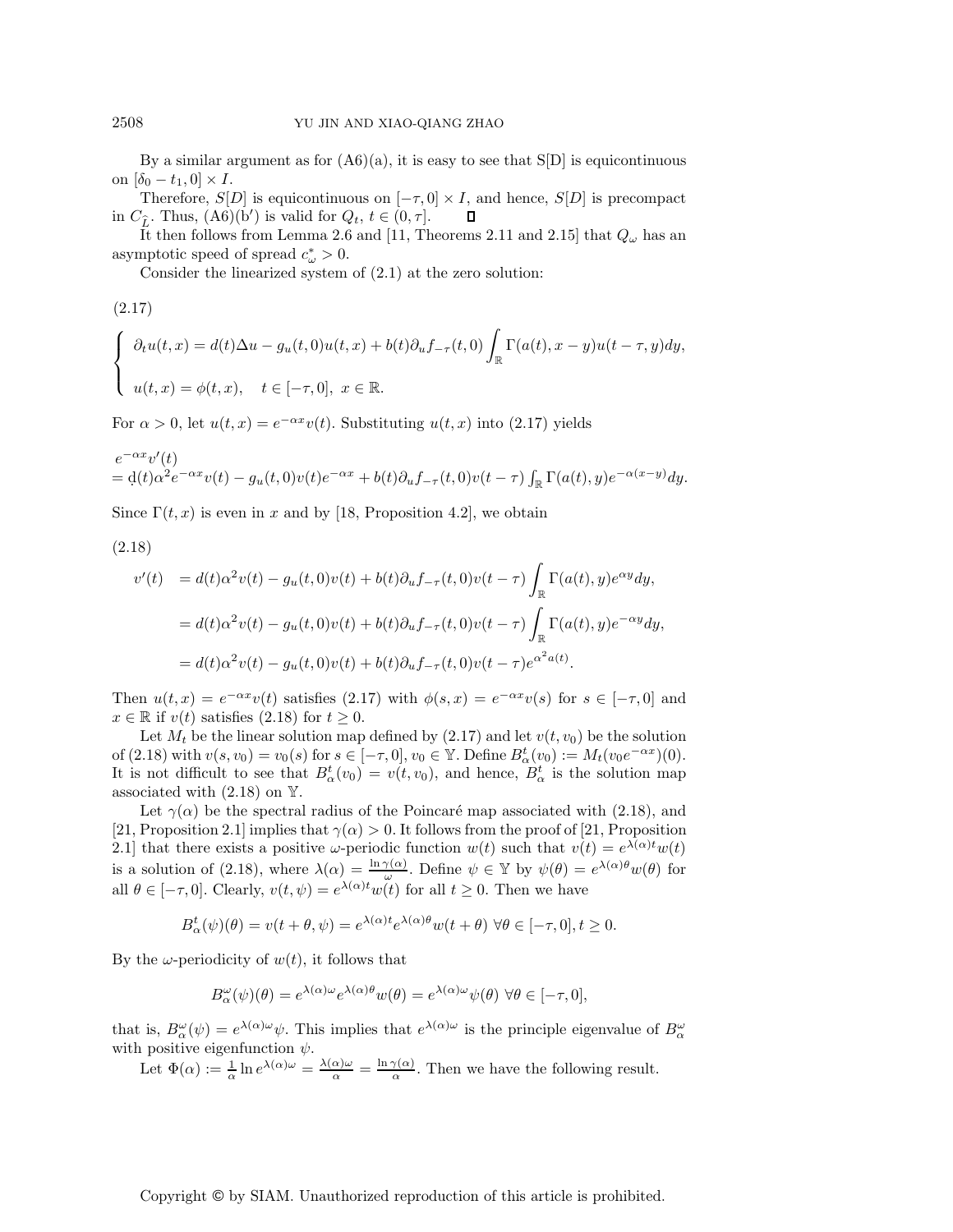PROPOSITION 2.7. *Assume that* (H1)–(H4) *hold. Let*  $c^*_{\omega}$  *be the asymptotic speed of spread of*  $Q_{\omega}$ . Then  $c_{\omega}^* = \inf_{\alpha > 0} \Phi(\alpha) = \inf_{\alpha > 0} \frac{\ln \gamma(\alpha)}{\alpha}$ .<br>Proof When  $\alpha = 0$  (2.18) becomes (2.3) It follows for

*Proof.* When  $\alpha = 0$ , (2.18) becomes (2.3). It follows from (H4) that  $\gamma(0) > 1$ , and hence (C7) in [11] is satisfied. Now we prove that  $\Phi(\infty) = \infty$ . By (2.18), we have

$$
v'(t) \geq [\alpha^2 d(t) - g_u(t, 0)]v(t) \,\,\forall t \geq 0,
$$

and hence,

$$
\frac{w'(t)}{w(t)} \ge \alpha^2 d(t) - g_u(t,0) - \lambda(\alpha).
$$

Then

$$
0 = \int_0^{\omega} \frac{w'(t)}{w(t)} dt \ge \int_0^{\omega} (\alpha^2 d(t) - g_u(t, 0)) dt - \lambda(\alpha)\omega,
$$

which implies that

$$
\lambda(\alpha)\omega \geq \alpha^2 \int_0^{\omega} d(t)dt - \int_0^{\omega} g_u(t,0)dt.
$$

Therefore,

$$
\Phi(\alpha) = \frac{\lambda(\alpha)\omega}{\alpha} \ge \alpha \int_0^{\omega} d(t)dt - \frac{\int_0^{\omega} g_u(t,0)dt}{\alpha}.
$$

Letting  $\alpha \to \infty$ , we can easily obtain  $\Phi(\infty) = \infty$ .

Since  $G(t, \cdot, \cdot)$  is subhomogeneous in  $(u, v)$ , it follows from [23, Lemma 2.3.2] that  $G(t, u, v) \leq G_u(t, 0, 0)u + G_v(t, 0, 0)v$ , that is,

$$
-g(t, u) + b(t)f_{-\tau}(t, v) \le -g_u(t, 0)u + b(t)\partial_u f_{-\tau}(t, 0)v,
$$

and hence, we have

$$
-g(t, u(t, x)) + b(t) \int_{\mathbb{R}} \Gamma(a(t), x - y) f_{-\tau}(t, u(t - \tau, y)) dy
$$
  

$$
\leq -g_u(t, 0)u(t, x) + b(t) \partial_u f_{-\tau}(t, 0) \int_{\mathbb{R}} \Gamma(a(t), x - y)u(t - \tau, y) dy.
$$

By the comparison principle, we have  $Q_{\omega}(\varphi) \leq M_{\omega}(\varphi)$  for any  $\varphi \in C_{\beta_0^*}$ . Thus, [11, Theorem 2.10] implies that  $e^* \leq \inf_{\phi \in \beta_0} \phi(\phi)$ Theorem 3.10] implies that  $c^*_{\omega} \leq \inf_{\alpha > 0} \Phi(\alpha)$ .<br>
Let  $K > 0$  such that  $K = a + 0 > 0$  for

Let  $K > 0$  such that  $K - g_u(t, 0) > 0$  for all  $t \in [0, \omega]$ . Set  $\overline{G}(t, u, v) = Ku +$  $G(t, u, v)$ . Then  $\bar{G}_u(t, 0, 0) > 0$ ,  $\bar{G}_v(t, 0, 0) > 0$  for all  $t \in [0, \omega]$ . It is easy to see that for any  $\epsilon \in (0,1)$ , there exists  $\delta = \delta(\epsilon) \in (0,L)$  such that

$$
\bar{G}(t, u, v) \ge (1 - \epsilon)\bar{G}_u(t, 0, 0)u + (1 - \epsilon)\bar{G}_v(t, 0, 0)v \ \forall (u, v) \in [0, \delta]^2,
$$

and hence, for any  $(u, v) \in [0, \delta]^2$ ,

$$
G(t, u, v) = -Ku + \bar{G}(t, u, v) \ge [(1 - \epsilon)G_u(t, 0, 0) - \epsilon K]u + (1 - \epsilon)G_v(t, 0, 0)v.
$$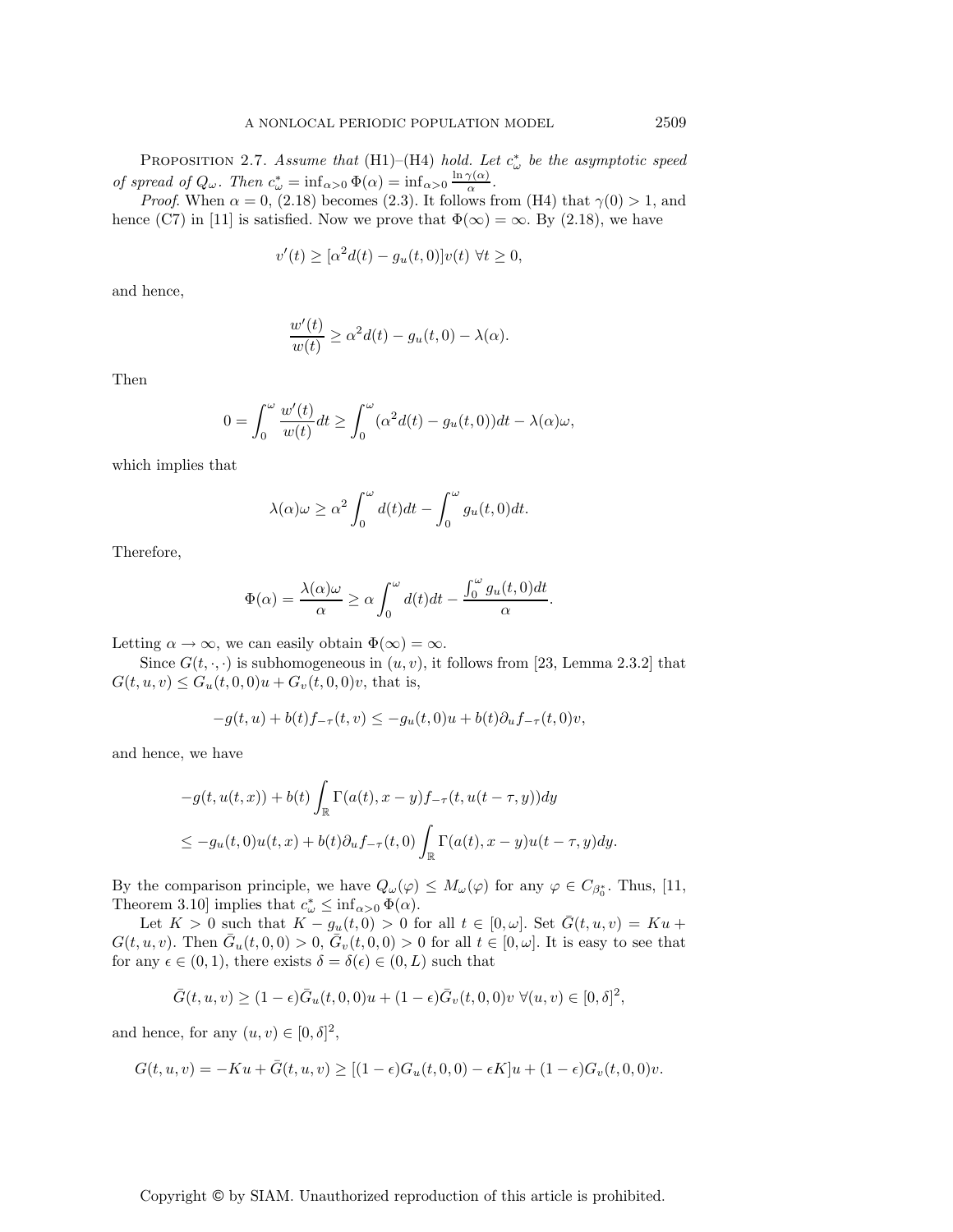Moreover, there exists  $\xi = \xi(\delta) > 0$  such that for any  $\varphi \in C_{\hat{\xi}}$ , we have

$$
0 \le u(t, x, \varphi) \le u(t, x, \hat{\xi}) < \delta \quad \forall x \in \mathbb{R}, t \in [0, \omega].
$$

ξ

Thus, for any  $\varphi \in C_{\hat{\xi}}, u(t, x, \varphi)$  satisfies ξ

$$
\partial_t u(t, x) \ge d(t) \Delta u(t, x) + [(1 - \epsilon)g_u(t, 0) - \epsilon K]u(t, x) + (1 - \epsilon)b(t)\partial_u f_{-\tau}(t, 0) \int_{\mathbb{R}} \Gamma(a(t), x - y)u(t - \tau, y) dy \quad \forall t \in [0, \omega].
$$

Let  $M_t^{\epsilon}$ ,  $t \geq 0$ , be the solution maps associated with the linear system

$$
\partial_t u(t, x) = d(t)\Delta u(t, x) + [(1 - \epsilon)g_u(t, 0) - \epsilon K]u(t, x)
$$

$$
+ (1 - \epsilon)b(t)\partial_u f_{-\tau}(t, 0) \int_{\mathbb{R}} \Gamma(a(t), x - y)u(t - \tau, y) dy \quad \forall t \in [0, \omega].
$$

The comparison principle implies that  $M_t^{\epsilon}(\varphi) \leq Q_t(\varphi)$  for all  $\varphi \in C_{\xi}, t \in [0, \omega]$ . In particular,  $M_{\epsilon}^{\epsilon}(\varphi) \leq Q_t(\varphi)$  for all  $\varphi \in C$ . By a similar applying for  $M_{\epsilon}^{\epsilon}$  as for M, it particular,  $M^{\epsilon}_{\omega}(\varphi) \leq Q_{\omega}(\varphi)$  for all  $\varphi \in C_{\hat{\xi}}$ . By a similar analysis for  $M^{\epsilon}_{t}$  as for  $M_{t}$ , it follows from [11]. Theorem 3.10] that inf follows from [11, Theorem 3.10] that  $\inf_{\alpha>0} \Phi_{\epsilon}(\alpha) \leq c_{\omega}^*$ .<br>Theorem is  $\Phi(\alpha) \leq c_*^*$  is  $\Phi(\alpha)$  for all

Therefore,  $\inf_{\alpha>0} \Phi_{\epsilon}(\alpha) \leq c^*_{\omega} \leq \inf_{\alpha>0} \Phi(\alpha)$  for all  $\epsilon \in (0,1)$ . Letting  $\epsilon \to 0$ , we have  $c^*_{\omega} = \inf_{\alpha > 0} \Phi(\alpha)$ .

Let  $c^* = \frac{c_{\omega}^*}{\omega} = \frac{1}{\omega} \inf_{\alpha > 0} \Phi(\alpha) = \frac{1}{\omega} \inf_{\alpha > 0} \frac{\ln \gamma(\alpha)}{\alpha}$ . The following result shows that  $c^*$  is the spreading speed of solutions of (2.1) with initial functions having compact support.

THEOREM 2.8. *Assume that* (H1)–(H4) *hold and let*  $c^* = c^*_{\omega}/\omega$ . Then the follow*ing statements are valid.*

(1) *For any*  $c > c^*$ *, if*  $\varphi \in C_{\beta_0^*}$  with  $0 \leq \varphi \ll \beta_0^*$  *and*  $\varphi(\cdot, x) = 0$  *for* x *outside a bounded interval, then*

$$
\lim_{t \to \infty, |x| \ge ct} u(t, x, \varphi) = 0.
$$

(2) For any  $c < c^*$ , if  $\varphi \in C_{\beta_0^*}$  with  $\varphi \not\equiv 0$ , then

$$
\lim_{t \to \infty, |x| \le ct} (u(t, x, \varphi) - \beta^*(t)) = 0.
$$

*Proof*. Conclusion (1) follows from [10, Theorem 2.1]. By Lemma 2.4 and [10, Theorem 2.1], for any  $c < c^*$ , there is a positive number  $\sigma$  such that, if  $\varphi \in C_{\beta_0^*}$  with  $\varphi(\cdot, x) > 0$  for x on an interval of length  $2\sigma$ , then  $\lim_{t\to\infty, |x|\leq ct} (u(t, x, \varphi) - \beta^*(t)) = 0$ . It follows from Lemma 2.5 that for any  $\varphi \in C_{\beta_0^*}$  with  $\varphi \neq 0$ ,  $Q_t(\varphi) \gg 0$  for all  $t > 2\tau$ . We can fix  $t_0 > 2\tau$  and take  $Q_{t_0}(\varphi)$  as a new initial value for  $u(t, x, \varphi)$ . Then by the above analysis, conclusion (2) is valid.  $\square$ above analysis, conclusion (2) is valid.

We say  $u(t, x) = \mathcal{U}(t, x - ct)$  is an  $\omega$ -periodic traveling wave of (2.1) connecting  $\beta^*(t)$  to 0 if it is a solution of  $(2.1)$ ,  $\mathcal{U}(t,\xi)$  is  $\omega$ -periodic in t, and  $\mathcal{U}(t,-\infty) = \beta^*(t)$ and  $\mathcal{U}(t,\infty) = 0$  uniformly for  $t \in [0,\omega]$ . By [10, Theorems 2.2 and 2.3], we have the following result about traveling waves of (2.1).

THEOREM 2.9. *Assume that* (H1)–(H4) *hold. Let*  $c^*$  *be defined as*  $c^* = c^*_{\omega}/\omega$ *. Then*<br> $\omega \geq c^*$  (2.1) host an  $\omega$  periodic traveling wave solution  $\mathcal{U}(t, x - ct)$  connecting *for any*  $c \geq c^*$ , (2.1) *has an*  $\omega$ -periodic traveling wave solution  $\mathcal{U}(t, x - ct)$  connecting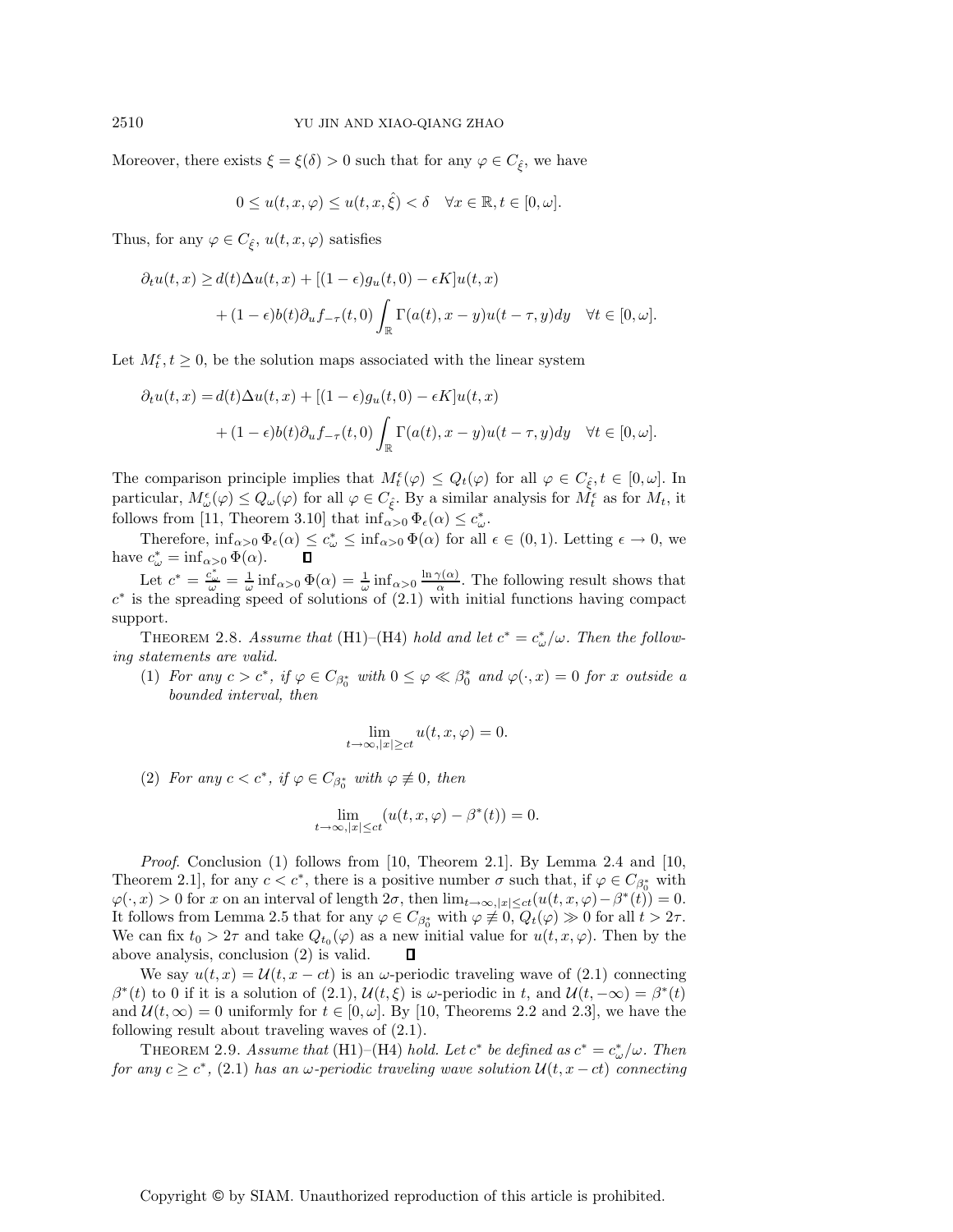$\beta^*(t)$  *to* 0 *such that*  $\mathcal{U}(t, s)$  *is continuous and nonincreasing in s. Moreover, for any*  $c < c^*$ , (2.1) has no  $\omega$ -periodic traveling wave  $\mathcal{U}(t, x - ct)$  connecting  $\beta^*(t)$  to 0.

**3. Dynamics in a bounded domain.** In this section, we consider (1.6) in a bounded spatial domain

(3.1)  
\n
$$
\begin{cases}\n\partial_t u(t,x) = d(t)\Delta u - g(t,u) + b(t) \int_{\Omega} \Gamma(a(t), x - y) f_{-\tau}(t, u(t - \tau, y)) dy, \\
(t, x) \in (0, \infty) \times \Omega, \\
B u(t, x) = 0 \text{ on } (0, \infty) \times \partial\Omega, \\
u(t, x) = \phi(t, x), \quad t \in [-\tau, 0], \ x \in \Omega,\n\end{cases}
$$

where  $\Omega \subseteq \mathbb{R}^n$  is a bounded domain with boundary  $\partial\Omega$  of class  $C^{1+\theta}(0 < \theta \leq 1)$ , the boundary condition is either  $Bu = u$  (Dirichlet boundary condition) or  $Bu =$  $(\partial u/\partial \nu) + \alpha(x)u$  (Robin type boundary condition) for some nonnegative function  $\alpha \in C^{1+\theta}(\partial\Omega,\mathbb{R})$ , and  $\partial u/\partial \nu$  denotes the differentiation in the direction of outward normal  $ν$  to  $\partial Ω$ .

Let  $p \in (1, \infty)$  be fixed. For each  $\beta \in (\frac{1}{2} + \frac{1}{2p}, 1)$ , let  $\mathbb{X}_{\beta}$  be the fractional power space of  $L^p(\Omega)$  with respect to  $-\Delta$  and the boundary condition  $Bu = 0$  (see, e.g., [8]). Then  $\mathbb{X}_{\beta}$  is an ordered Banach space with the positive cone  $\mathbb{X}_{\beta}^{+}$  consisting of all nonnegative functions in  $\mathbb{X}_{\beta}$ , and  $\mathbb{X}_{\beta}^{+}$  has nonempty interior int $(\mathbb{X}_{\beta}^{+})$ . Moreover,  $\mathbb{X}_{\beta} \subseteq C^{1+\nu}(\bar{\Omega})$  with continuous inclusion for  $\nu \in [0, 2\beta - 1 - \frac{1}{p})$ . Denote the norm on  $\mathbb{X}_{\alpha}$ ,  $\mathbb{X}_{\alpha}$ , with  $\mathbb{X}_{\alpha}$  is the norm on  $\mathbb{X}_{\alpha}$ ,  $\mathbb{X}_{\alpha}$  is the norm on  $\mathbb{X}_{\alpha}$ ,  $\mathbb{X}_{\alpha}$  $\mathbb{X}_{\beta}$  by  $\|\cdot\|_{\beta}$ . Then there exists a constant  $k_{\beta} > 0$  such that  $\|\phi\|_{\infty} := \max_{x \in \bar{\Omega}} |\phi(x)| \leq k_{\beta} \|\phi\|_{\infty}$  $k_{\beta} \parallel \phi \parallel_{\beta}$  for all  $\phi \in \mathbb{X}_{\beta}$ .

Let  $\bar{C} = C([-\tau, 0], \mathbb{X}_{\beta})$  and  $\bar{C}^{+} = C([-\tau, 0], \mathbb{X}_{\beta}^{+})$ . For convenience, we identify an element  $\phi \in \bar{C}$  as a function from  $[-\tau, 0] \times \bar{\Omega}$  to  $\mathbb R$  defined by  $\phi(s, x) = \phi(s)(x)$ . For any  $N \geq L$ , let  $\overline{C}_{\widehat{N}} = \{ \phi \in \overline{C} : 0 \leq \phi(s, x) \leq N, (s, x) \in [-\tau, 0] \times \overline{\Omega} \}$ . For any function  $u(\cdot) : [-\tau, b] \to \mathbb{X}_s$  where  $b > 0$  define  $u \in \overline{C}$  by  $u(s) = u(t+s)$  for all  $s \in [-\tau, 0]$  $y(\cdot):[-\tau, b) \to \mathbb{X}_{\beta}$ , where  $b > 0$ , define  $y_t \in \overline{C}$ , by  $y_t(s) = y(t+s)$  for all  $s \in [-\tau, 0]$ ,  $t \in [0, b).$ 

Note that the differential operator  $\Delta$  generates an analytic semigroup  $\bar{U}_0(t)$  on  $L^p(\Omega)$  and that the standard parabolic maximum principle (see, e.g., [15, Corollary 7.2.3]) implies that the semigroup  $\bar{U}_0(t) : \mathbb{X}_{\beta} \to \mathbb{X}_{\beta}$  is strongly positive in the sense that  $\overline{U}_0(t)(\mathbb{X}_{\beta}^+\setminus\{0\}) \subseteq \text{int}(\mathbb{X}_{\beta}^+)$  for all  $t > 0$ . By a similar analysis as in section  $2$ , we can write  $(2,1)$  as an integral equation  $(2,7)$  with  $\cdots$   $\neq \overline{C}$ . It then follows 2, we can write (3.1) as an integral equation (2.7) with  $u_0 = \phi \in \overline{C}^+$ . It then follows from [13, Corollary 5] that, for any  $\phi \in \overline{C}_{\widehat{L}}$ , (3.1) has a unique mild solution  $u(t, x, \phi)$ <br>with  $u_0(\cdot, \phi) = \phi$  and  $u_1(\cdot, \phi) \in \overline{C}_{\widehat{L}}$  for all  $t > 0$ . Moreover,  $u(t, x, \phi)$  is a classic with  $u_0(\cdot, \cdot, \phi) = \phi$  and  $u_t(\cdot, \cdot, \phi) \in \overline{C}_{\widehat{L}}$  for all  $t \ge 0$ . Moreover,  $u(t, x, \phi)$  is a classic solution when  $t > \tau$  and the comparison theorem holds for (3.1) solution when  $t > \tau$  and the comparison theorem holds for (3.1).

Define a family of operators  $\{Q_t\}_{t>0}$  on  $\overline{C}$ <sup>+</sup> by

$$
Q_t(\phi)(s,x) = u(t+s,x,\phi) \quad \forall \phi \in \overline{C}^+, x \in \overline{\Omega}, \quad t \ge 0, \quad s \in [-\tau,0].
$$

Similarly as in section 2, we can show that  ${Q_t}_{t\geq0}$  is a monotone  $\omega$ -periodic semiflow on  $\bar{C}^+$ ;  $u(t, x, \phi) > 0$  for  $t > \tau$ ,  $x \in \bar{\Omega}$ ,  $\phi \in \bar{C}^+$  with  $\phi \neq 0$ , and hence,  $Q_t$  is strongly positive for  $t > 2\tau$ ; moreover,  $Q_t$  is compact on  $\overline{C}$ <sup>+</sup> for all  $t > \tau$ . Let  $n_1 = \min\{n \in \mathbb{N}, n\omega > 2\tau\}.$  Then  $Q_{n_1\omega}$  is compact and strongly positive on  $\overline{C}^+$ . We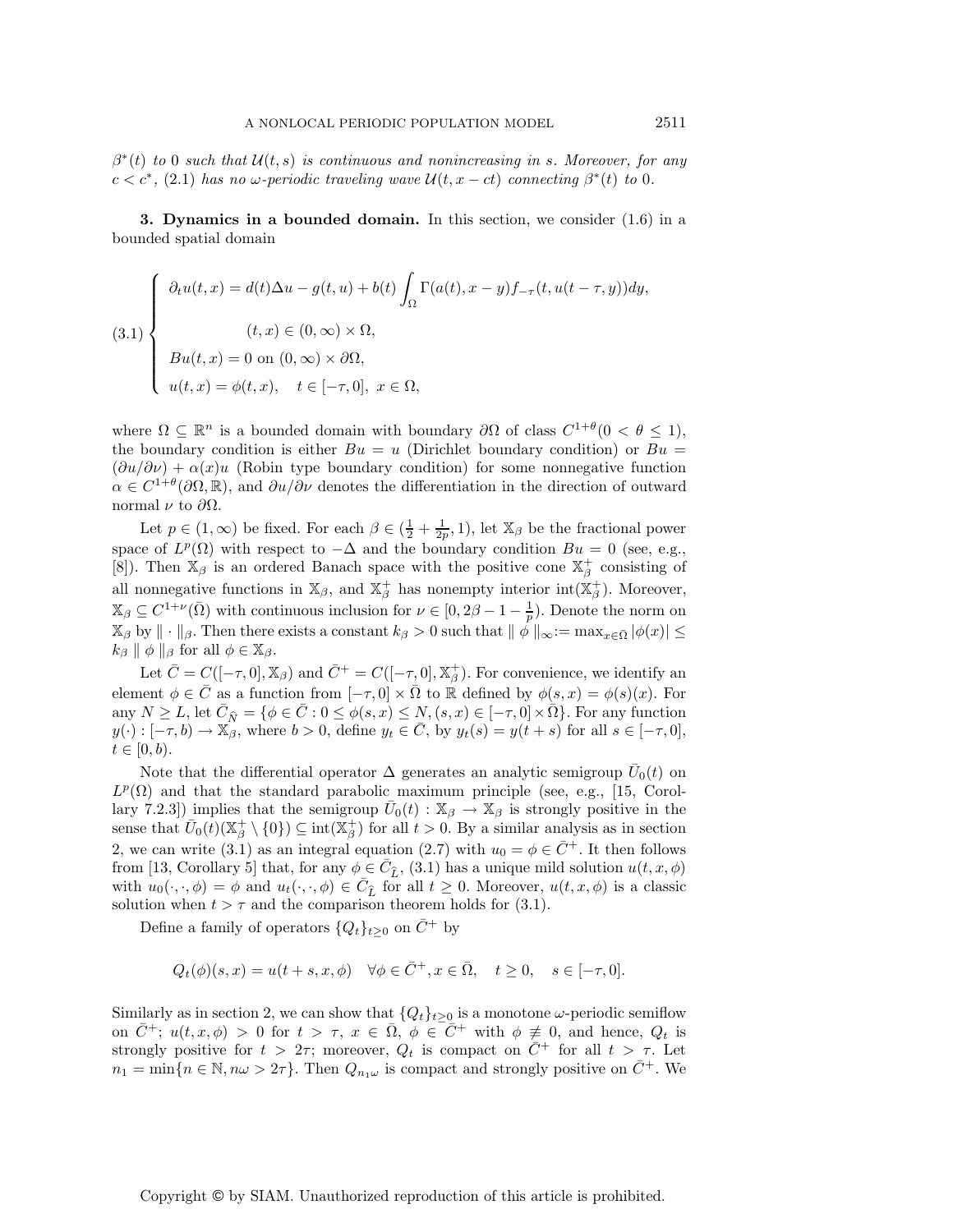can further show that the periodic semiflow  ${Q_t}_{t\geq0}$  is point dissipative on  $\bar{C}^+$ . By [23, Theorem 1.1.3], we have the following result.

LEMMA 3.1. Let (H1)–(H3) hold. Then  $Q_{n_1\omega}$  admits a global attractor on  $\bar{C}^+$ .

Consider the linearized system of (3.1) at the zero solution

(3.2)  
\n
$$
\begin{cases}\n\partial_t \tilde{u}(t,x) = d(t)\Delta \tilde{u} - g_u(t,0)\tilde{u}(t,x) + b(t)\partial_u f_{-\tau}(t,0) \int_{\Omega} \Gamma(a(t), x - y)\tilde{u}(t - \tau, y) dy, \\
t > 0, x \in \Omega, \\
B\tilde{u}(t,x) = 0, \quad t > 0, x \in \partial\Omega, \\
\tilde{u}(s,x) = \phi(s,x), \quad s \in [-\tau,0], \ x \in \Omega, \phi \in \overline{C}.\n\end{cases}
$$

Similarly as in Theorem 2.3, we can show that the comparison principle holds for (3.2), and hence, the solution map  $\tilde{u}_t$  of (3.2) is monotone increasing for all  $t \geq 0$ .

Now we consider (3.1) and (3.2) as  $n_1\omega$ -periodic systems. Define the Poincaré map of (3.2)  $P_1: C \to C$  by  $P_1(\phi) = \tilde{u}_{n_1\omega}(\phi)$  for all  $\phi \in C$ , where  $\tilde{u}_{n_1\omega}(\phi)(s, x) =$  $\tilde{u}(n_1\omega + s, x, \phi)$  for all  $(s, x) \in [-\tau, 0] \times \overline{\Omega}$ , and  $\tilde{u}(t, x, \phi)$  is the solution of  $(3.2)$  with  $\tilde{u}(s,x) = \phi(s,x)$  for all  $(s,x) \in [-\tau,0] \times \overline{\Omega}$ . Similarly as in section 2, we can obtain that  $P_1$  is also compact and strongly positive. Let  $r_1 = r(P_1)$  be the spectral radius of  $P_1$ . By the Krein–Rutman theorem (see, e.g., [8, Theorem 7.2]),  $r_1 > 0$  and  $P_1$  has a positive eigenfunction  $\bar{\phi} \in \text{int}(\bar{C}^+)$  corresponding to  $r_1$ .

LEMMA 3.2. Let  $\mu = -\frac{1}{n_1\omega} \ln r_1$ . Then there exists a positive  $n_1\omega$ -periodic func-<br>  $n(t,x)$  except that  $c^{-\mu t} n(t,x)$  is a solution of (3.9) *tion*  $v(t, x)$  *such that*  $e^{-\mu t}v(t, x)$  *is a solution of* (3.2).

*Proof.* By the definitions of  $r_1$  and  $\bar{\phi}$ , we have  $P_1\bar{\phi} = r_1\bar{\phi}$ . Let  $\tilde{u}(t, x, \bar{\phi})$  be the solution of (3.2) with  $\tilde{u}(s, x) = \bar{\phi}(s, x)$  for all  $s \in [-\tau, 0], x \in \Omega$ . Since  $\bar{\phi} \gg 0$ , it is not difficult to see that  $\tilde{u}(\cdot, \cdot, \overline{\phi}) \gg 0$ . Let  $\mu = -\frac{1}{n_1\omega} \ln r_1$  and  $v(t, x) = e^{\mu t} \tilde{u}(t, x, \overline{\phi})$  for all  $t > \pi x \in \Omega$ . Then  $x = e^{-n_1\omega\mu}$  and  $v(t, x) > 0$  for all  $t \in [-\pi, \infty)$ ,  $x \in \Omega$ . Moreover,  $t \geq -\tau, x \in \Omega$ . Then  $r_1 = e^{-n_1\omega\mu}$  and  $v(t, x) > 0$  for all  $t \in [-\tau, \infty), x \in \Omega$ . Moreover,

(3.3)

$$
v_t(t, x)
$$
  
=  $e^{\mu t}\tilde{u}_t(t, x, \bar{\phi}) + \mu e^{\mu t}\tilde{u}(t, x, \bar{\phi})$   
=  $e^{\mu t}[d(t)\Delta \tilde{u} - g_u(t, 0)\tilde{u}(t, x, \bar{\phi})$   
+  $b(t)\partial_u f_{-\tau}(t, 0) \int_{\Omega} \Gamma(a(t), x - y)\tilde{u}(t - \tau, y, \bar{\phi})dy] + \mu v$   
=  $d(t)\Delta v - g_u(t, 0)v(t, x) + e^{\mu \tau}b(t)\partial_u f_{-\tau}(t, 0) \int_{\Omega} \Gamma(a(t), x - y)v(t - \tau, y)dy + \mu v$ 

for all  $(t, x) \in (0, \infty) \times \Omega$ . Thus,  $v(t, x)$  is a solution of  $n_1\omega$ -periodic equation (3.3) with  $Bv = 0$  on  $(0, \infty) \times \partial\Omega$  and  $v(s, x) = e^{\mu s} \overline{\phi}(s, x)$  for all  $s \in [-\tau, 0], x \in \Omega$ . For any  $\theta \in [-\tau, 0], x \in \Omega$ , we have

$$
v(n_1\omega+\theta,x) = e^{\mu(n_1\omega+\theta)} \cdot P_1(\bar{\phi})(\theta,x) = e^{\mu(n_1\omega+\theta)} \cdot r_1\bar{\phi}(\theta,x) = e^{\mu\theta} \cdot \tilde{u}(\theta,x,\bar{\phi}) = v(\theta,x).
$$

Therefore,  $v_0(\theta, \cdot) = v_{n_1\omega}(\theta, \cdot)$  for all  $\theta \in [-\tau, 0]$ , and hence, the existence and uniqueness of solutions of (3.3) imply that

$$
v(t,x) = v(t + n_1\omega, x) \quad \forall t \ge -\tau, x \in \Omega,
$$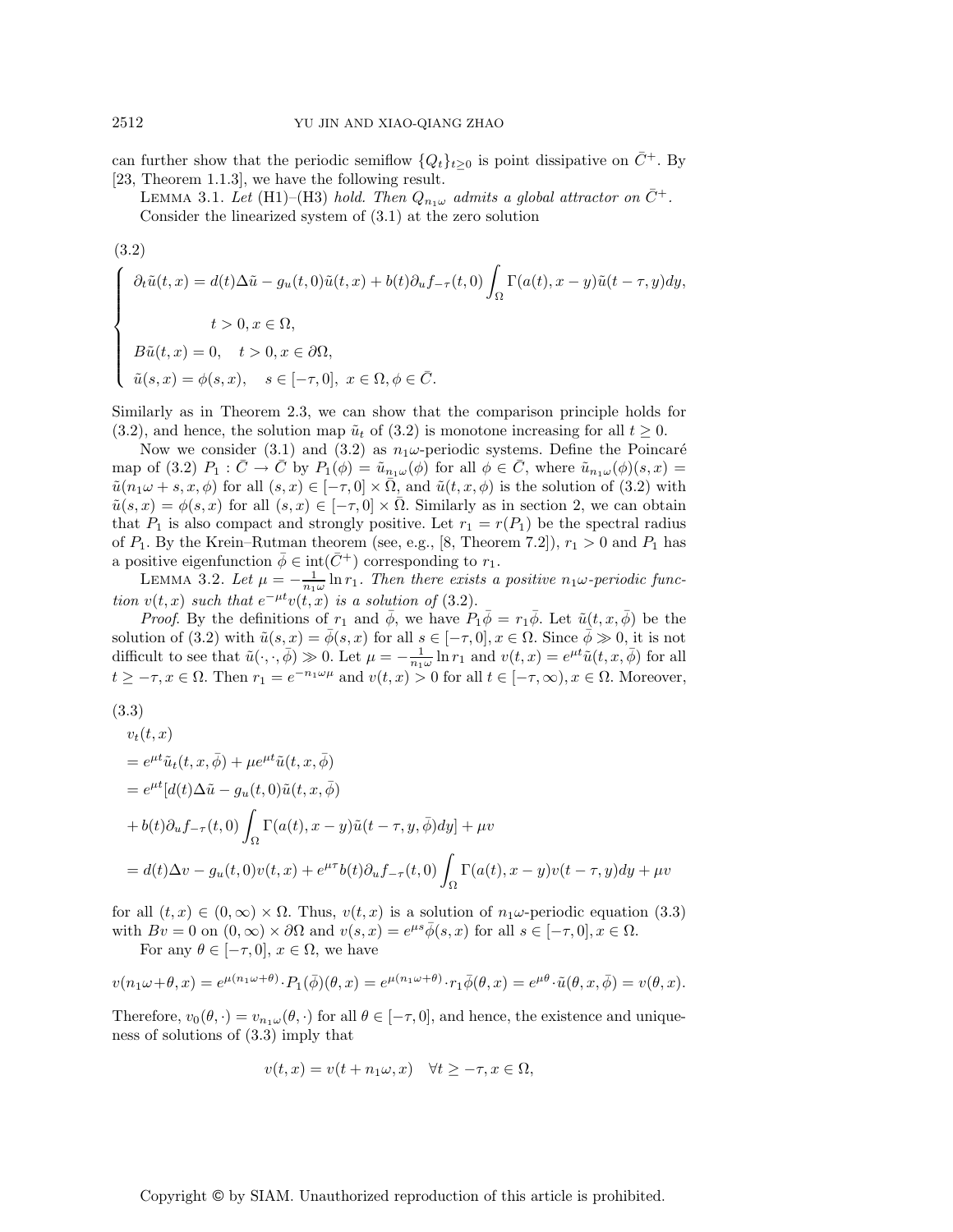that is,  $v(t, x)$  is an  $n_1\omega$ -periodic solution of (3.3). Clearly,  $e^{-\mu t}v(t, x)$  is a solution of (3.2).  $\Box$ 

Define  $P_0: \bar{C} \to \bar{C}$  by  $P_0(\phi) = \tilde{u}_\omega(\phi)$  for all  $\phi \in \bar{C}$ , where  $\tilde{u}(t, x, \phi)$  is the solution of (3.2) with  $\tilde{u}(s, x) = \phi(s, x)$  for all  $s \in [-\tau, 0], x \in \Omega$ . Let  $r_0 = r(P_0)$  be the spectral radius of  $P_0$ .

THEOREM 3.3. Let (H1)–(H3) *hold. For any*  $\phi \in \overline{C}^+$ , denote by  $u(t, x, \phi)$  the *solution of* (3.1) *with*  $u(s, x) = \phi(s, x)$  *for all*  $(t, x) \in [-\tau, 0] \times \Omega$ *. Then the following two statements are valid.*

- (i) If  $r_0 < 1$ , then  $\lim_{t \to \infty} || u(t, \cdot, \phi) ||_{\beta} = 0$  for every  $\phi \in \overline{C}^+$ .
- (ii) *If*  $r_0 > 1$ *, then* (3.1) *admits a unique positive*  $\omega$ -periodic solution  $u^*(t, x)$  and  $\lim_{t\to\infty}$   $\|u(t,\cdot,\phi)-u^*(t,\cdot)\|_{\beta}=0$  *for all*  $\phi \in \overline{C}^+\setminus\{0\}.$

*Proof.* Since  $P_1 = \tilde{u}_{n_1\omega}$ ,  $P_0 = \tilde{u}_{\omega}$ , and  $\tilde{u}_{n_1\omega} = \tilde{u}_{\omega}^{n_1}$ , where  $\tilde{u}_t$  is the solution of (3.2), by the proportion of spectral radius of linear operators, we know that map of (3.2), by the properties of spectral radius of linear operators, we know that  $r(P_1)=(r(P_0))^{n_1}$ , i.e.,  $r_1=(r_0)^{n_1}$ . Note that the qualitative solutions of (3.1) and (3.2) do not change whether we consider them as  $n_1\omega$ -periodic systems or  $\omega$ -periodic systems. The conditions in Theorem 3.3 can be replaced by  $r_1 < 1$  and  $r_1 > 1$ , respectively. In the following, we will consider (3.1) and (3.2) as  $n_1\omega$ -periodic systems and prove the theorem under the conditions of  $r_1 < 1$  and  $r_1 > 1$ .

In the case where  $r_1 < 1$ , we have  $\mu = -\frac{1}{n_1\omega} \ln r_1 > 0$ . By Lemma 3.2, (3.2) has a solution  $\tilde{u}(t, x) := \tilde{u}(t, x, \bar{\phi}) = e^{-\mu t}v(t, x)$  with  $\tilde{u}(s, x) = \bar{\phi}(s, x)$  for all  $(s, x) \in$  $[-\tau, 0] \times \Omega$ , where  $\bar{\phi} \in \text{int}(\bar{C}^+)$  is the positive eigenfunction of  $P_1$  corresponding to  $r_1$ and  $v(t, x)$  is  $n_1\omega$ -periodic in  $t \geq -\tau$ . Then v is bounded on  $[-\tau, \infty) \times \overline{\Omega}$ , and hence, there exists  $\rho > 0$  such that  $|| v(t, \cdot)||_{\infty} \leq \rho$  for all  $t \geq -\tau$ . Thus,  $\lim_{t \to \infty} || \tilde{u}(t, \cdot)||_{\infty} =$ 0. By the basic analysis of solutions of (3.2), it follows that  $\lim_{t\to\infty} || \tilde{u}(t, \cdot) ||_{\beta} = 0$ .

Given  $\phi \in \bar{C}^+$ , since  $\lim_{\delta \to 0^+} (\bar{\phi} - \delta \phi) = \bar{\phi} \in \text{int}(\bar{C}^+)$  for any  $\epsilon > 0$ , there exists  $\delta_{\phi} > 0$ , such that  $\bar{\phi} - \delta \phi \in B_{\epsilon}(\bar{\phi}) \subseteq \bar{C}^+$  for  $0 < \delta \leq \delta_{\phi}$ , where  $B_{\epsilon}(\bar{\phi})$  is an open<br>ball in  $\bar{C}^+$  centered at  $\bar{\phi}$  with nedius a Therefore  $\bar{\phi} \leq \delta_{\phi}$ , where  $\bar{C}^+$  It then follows ball in  $\bar{C}^+$  centered at  $\bar{\phi}$  with radius  $\epsilon$ . Therefore,  $\bar{\phi} \geq \delta_{\phi} \phi$  in  $\bar{C}^+$ . It then follows from the comparison principle that  $\tilde{u}(t, x) \geq \delta_{\phi} \tilde{u}(t, x, \phi)$  for all  $t \geq -\tau, x \in \overline{\Omega}$ , where  $\tilde{u}(t, \cdot, \phi)$  is the solution of  $(3.2)$  with  $\tilde{u}(s, x) = \phi(s, x)$  for all  $(s, x) \in [-\tau, 0] \times \Omega$ . Thus,  $\lim_{t\to\infty} \|\tilde{u}(t, \cdot, \phi)\|_{\infty} = 0$ , and hence,  $\lim_{t\to\infty} \|\tilde{u}(t, \cdot, \phi)\|_{\beta} = 0$  for any  $\phi \in \bar{C}^+$ .

Note that a solution of (3.1) satisfies

$$
\partial_t u(t,x) \le d(t)\Delta u - g_u(t,0)u(t,x) + b(t)\partial_u f_{-\tau}(t,0) \int_{\Omega} \Gamma(a(t),x-y)u(t-\tau,y)dy
$$

for any  $t > 0$ ,  $x \in \Omega$ . Similarly to the proof of Theorem 2.3, we can show that the comparison theorem for abstract functional differential equations [13, Proposition 3] can be applied to (3.1) and (3.2). Therefore, for any  $\phi \in \overline{C}^+$ ,  $u(t, \cdot, \phi) \leq \tilde{u}(t, \cdot, \phi)$  for all  $t \geq -\tau$ , where  $u(t, \cdot, \phi)$  and  $\tilde{u}(t, \cdot, \phi)$  are solutions of (3.1) and (3.2), respectively. It then follows that solutions of (3.1) satisfy  $\lim_{t\to\infty} ||u(t,\cdot,\phi)||_{\beta}=0$  for all  $\phi \in C^+$ .

In the case where  $r_1 > 1$ , we have  $\mu < 0$ . Let  $\bar{C}_0 = \{ \phi \in \bar{C}^+ : \phi \neq 0 \}$ ,  $\partial \bar{C}_0 =$  $\bar{C}^+\setminus \bar{C}_0 = \{0\}$ . Similarly to the proof of Lemma 2.5, we can show that for any  $\phi \in \bar{C}_0$ , the solution  $u(t, x, \phi)$  of (3.1) satisfies  $u(t, x, \phi) > 0$  for all  $t > \tau$ ,  $x \in \Omega$ . It follows that  $Q_t(\bar{C}_0) \subseteq int(\bar{C}^+)$  for all  $t > 2\tau$ . Clearly,  $Q_t(0) = 0$  for all  $t \geq 0$ . We now have the following claim.

*Claim.* Zero is a uniform weak repeller for  $\bar{C}_0$  in the sense that there exists  $\delta_0 > 0$ such that  $\lim_{t\to\infty}$  sup  $||Q_t(\phi)||_{\beta} \geq \delta_0$  for all  $\phi \in \overline{C}_0$ .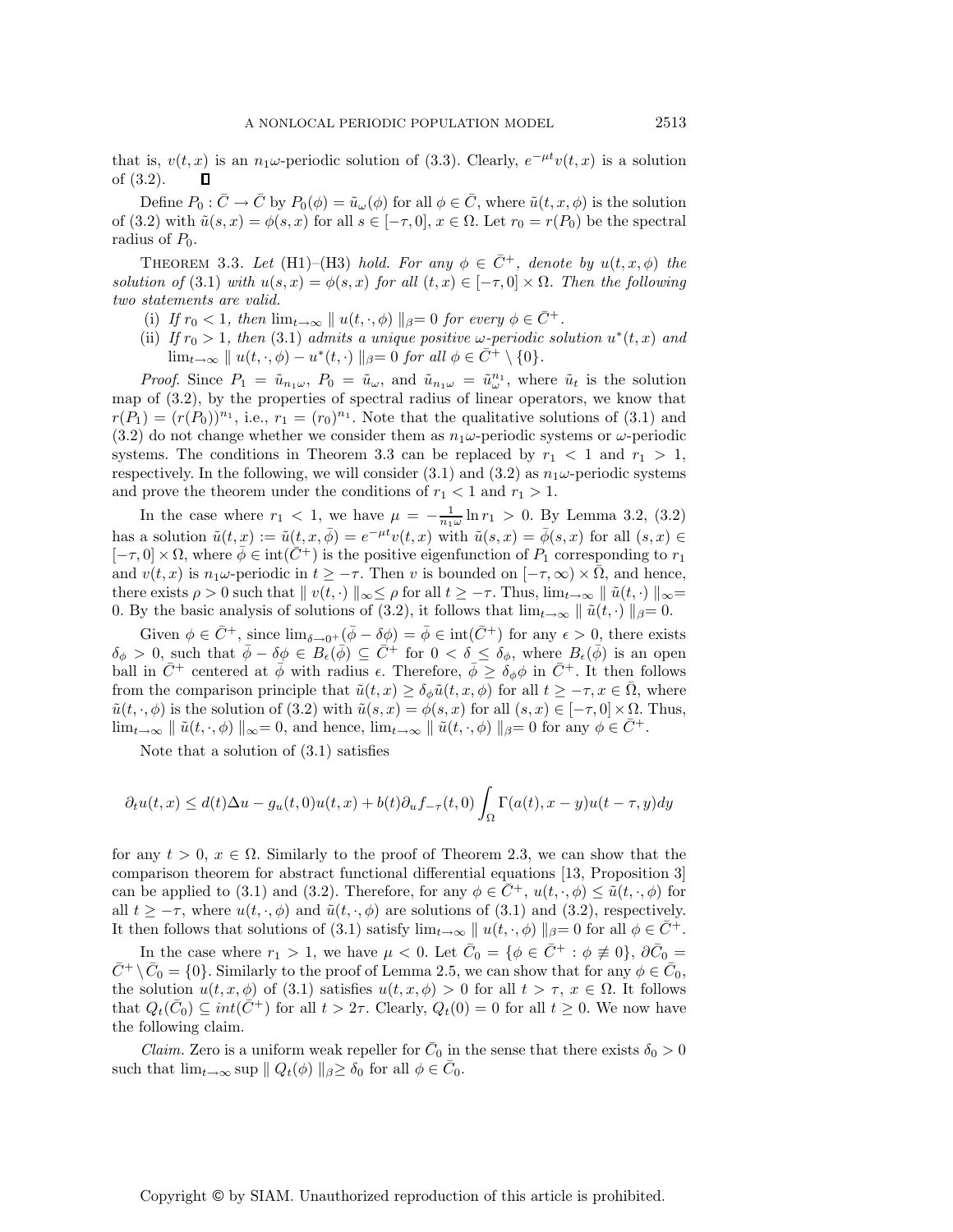Indeed, we consider the following system:

(3.4)  

$$
\begin{cases}\n\partial_t u^{\varepsilon}(t,x) = d(t)\Delta u^{\varepsilon} - (g_u(t,0) + \varepsilon)u^{\varepsilon}(t,x) \\
\qquad + b(t)(\partial_u f_{-\tau}(t,0) - \varepsilon) \int_{\Omega} \Gamma(a(t), x - y)u^{\varepsilon}(t - \tau, y)dy, \\
B u^{\varepsilon}(t,x) = 0, \quad t > 0, x \in \partial\Omega, \\
u^{\varepsilon}(s,x) = \phi(s,x), \quad s \in [-\tau, 0], \ x \in \Omega, \phi \in \overline{C}.\n\end{cases}
$$

Define the Poincaré map of (3.4)  $P_{\varepsilon} : \bar{C} \to \bar{C}$  by

$$
P_{\varepsilon}(\phi) = u_{n_1\omega}^{\varepsilon}(\phi) \quad \forall \phi \in \bar{C},
$$

where

$$
u_{n_1\omega}^{\varepsilon}(\phi)(s,x) = u^{\varepsilon}(n_1\omega + s, x, \phi) \quad \forall (s,x) \in [-\tau, 0] \times \overline{\Omega}
$$

and  $u^{\varepsilon}(t, x, \phi)$  is the solution of (3.4) with  $u^{\varepsilon}(s, x) = \phi(s, x)$  for all  $s \in [-\tau, 0], x \in \Omega$ . Let  $r_{\varepsilon} = r(P_{\varepsilon})$  be the spectral radius of  $P_{\varepsilon}$ . Since  $r_1 = r(P_1) > 1$ , there exists a sufficiently small positive number  $\varepsilon_1$  such that  $r_{\varepsilon} > 1$  for all  $\varepsilon \in [0, \varepsilon_1)$ . We fix an  $\varepsilon \in (0, \varepsilon_1)$ . Since  $\lim_{u \to 0^+} \frac{g(t, u)}{u} = g_u(t, 0)$  and  $\lim_{u \to 0^+} \frac{f_{-\tau}(t, u)}{u} = \partial_u f_{-\tau}(t, 0)$ <br>uniformly for  $t \in [0, n_1(u)]$  there exists  $\delta$ ,  $> 0$  such that  $g(t, u) < (g, (t, 0) + \varepsilon)u$  and uniformly for  $t \in [0, n_1\omega]$ , there exists  $\delta_{\varepsilon} > 0$  such that  $g(t, u) < (g_u(t, 0) + \varepsilon)u$  and  $f_{-\tau}(t, u) > (\partial_u f_{-\tau}(t, 0) - \varepsilon)u$  for  $u \in (0, \delta_{\varepsilon}), t \in [0, n_1\omega]$ . Let  $\delta_0 = \delta_{\varepsilon}/k_{\beta}$ . Suppose, by contradiction, that there exists  $\phi_0 \in \bar{C}_0$  such that  $\lim_{t\to\infty} \sup \|Q_t(\phi)\|_{\beta} < \delta_0$ . Then there exists  $t_0 > \tau$  such that  $||u(t, \cdot, \phi_0)||_{\infty} \le k_\beta ||u(t, \cdot, \phi_0)||_{\beta} < \delta_{\varepsilon}$  for all  $t \ge t_0$ . Therefore,  $u(t, x, \phi_0)$  satisfies

(3.5)  
\n
$$
\partial_t u(t, x) = d(t) \Delta u - (g_u(t, 0) + \varepsilon) u(t, x) + b(t) (\partial_u f_{-\tau}(t, 0) - \varepsilon) \int_{\Omega} \Gamma(a(t), x - y) u(t - \tau, y) dy
$$

for  $t \geq t_0, x \in \Omega$ . Let  $\bar{\phi}_{\varepsilon}$  be the positive eigenfunction of  $P_{\varepsilon}$  associated with  $r_{\varepsilon}$ and  $\mu_{\varepsilon} = -\frac{1}{n_1\omega} \ln r_{\varepsilon}$ . Then by Lemma 3.2, the solution  $u^{\varepsilon}(t, x, \bar{\phi}_{\varepsilon})$  of (3.4) with  $u^{\varepsilon}(s, x) = \bar{\phi}_{\varepsilon}(s, x)$  for all  $s \in [-\tau, 0], x \in \Omega$ , satisfies  $u^{\varepsilon}(t, x, \bar{\phi}_{\varepsilon}) = e^{-\mu_{\varepsilon}t}v_{\varepsilon}(t, x)$ ,<br>where  $u(t, x)$  is a positive  $x$  is a positive superiories function in  $t > \varepsilon$ . Since  $u(t, x, \bar{\phi}) > 0$  form where  $v_{\varepsilon}(t, x)$  is a positive  $n_1\omega$ -periodic function in  $t \geq -\tau$ . Since  $u(t, x, \phi_0) > 0$  for all  $t \geq \tau$ ,  $x \in \Omega$ , there exists  $\zeta > 0$  such that

$$
u(t_0+s,x,\phi_0)\geq \zeta u^{\varepsilon}(s,x,\bar{\phi}_{\varepsilon})=\zeta \bar{\phi}_{\varepsilon}(s,x)\quad \forall s\in [-\tau,0], x\in\bar{\Omega}.
$$

By (3.5) and the comparison theorem, we have

$$
u(t, x, \phi_0) \ge \zeta u^{\varepsilon}(t - t_0, x, \bar{\phi}_{\varepsilon}) = \zeta e^{-\mu_{\varepsilon}(t - t_0)} v_{\varepsilon}(t, x) \quad \forall t \ge t_0, x \in \bar{\Omega}.
$$

Since  $\mu_{\varepsilon} < 0$ , it follows that  $u(t, x, \phi_0)$  is unbounded, a contradiction. Thus, the claim is true.

By the claim above,  $Q_{n_1\omega}$  is weakly uniformly persistent with respect to  $(\bar{C}_0, \partial \bar{C}_0)$ . Since  $Q_{n_1\omega}$  admits a global attractor on  $\bar{C}^+$ , it follows from [23, Theorem 1.3.3] that  $Q_{n_1\omega}$  is uniformly persistent with respect to  $(C_0, \partial\overline{C_0})$  in the sense that there exists  $\delta_1 > 0$  such that  $\lim_{n \to \infty} \inf ||Q_{n_1\omega}^n(\phi)||_{\beta} \ge \delta_1$  for all  $\phi \in \bar{C}_0$ .<br>Note that  $\Omega$  is compact point dissipative, and uniform

Note that  $Q_{n_1\omega}$  is compact, point dissipative, and uniformly persistent. It follows from [23, Theorem 1.3.6] that  $Q_{n_1\omega}$ :  $\bar{C}_0 \rightarrow \bar{C}_0$  admits a global attractor  $A_0$  and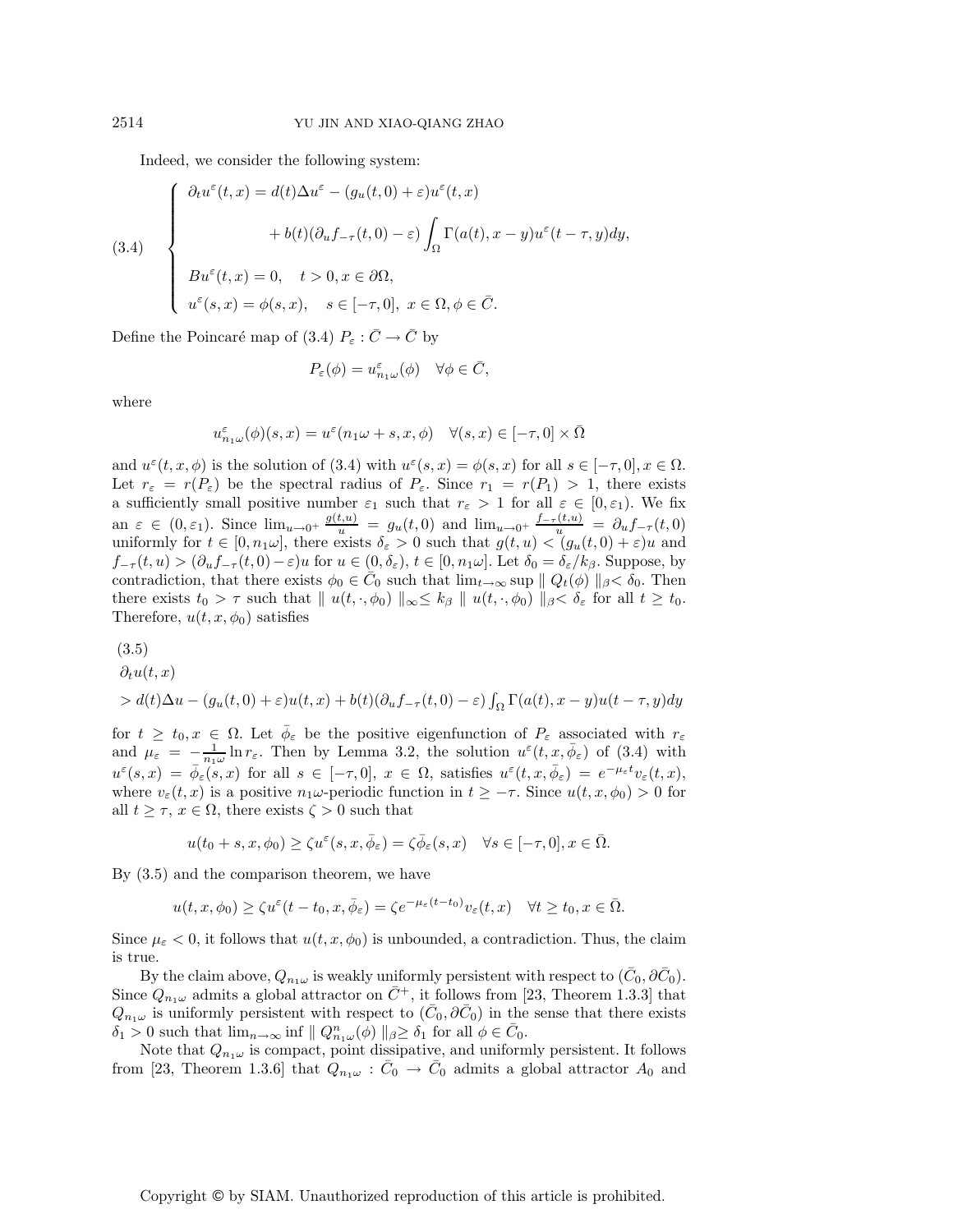has a fixed point  $\hat{\phi}$  in  $A_0$ . Similarly as in the proof of Lemma 2.4, we can show that  $Q_{n_1\omega}$  is strictly subhomogeneous. Then [22, Lemma 1] implies that  $Q_{n_1\omega}$  has at most one fixed point. Thus,  $Q_{n_1\omega}$  has a unique equilibrium  $\phi$  in  $\bar{C}_0$ . Clearly, by the strong monotonicity of  $Q_{n_1\omega}$ , we have  $\phi \in \text{int}(\bar{C}^+)$ . Moreover, it follows from [23, Theorem 2.3.2] that  $A_0 = {\hat{\phi}}$  since  $Q_{n_1\omega}$  is strongly monotone and strictly subhomogeneous. Thus,  $\phi$  is globally attractive in  $\bar{C}_0$  for  $Q_{n_1\omega}$ .

Let  $u(t, x, \hat{\phi})$  be the solution of (3.1) with  $u(s, x) = \hat{\phi}(s, x)$  for all  $(s, x) \in [-\tau, 0] \times$  $Ω$ . Since  $\hat{\phi}$  is a fixed point of  $Q_{n_1\omega}$  and is globally attractive in  $\bar{C}_0$ ,  $u(t, x, \hat{\phi})$  is an  $n_1\omega$ -periodic solution of (3.1) which attracts all solutions of (3.1) in  $\bar{C}^+ \setminus \{0\}$ . That is,

$$
\lim_{t \to \infty} \| u(t, \cdot, \phi) - u(t, \cdot, \hat{\phi}) \|_{\beta} = 0 \ \forall \ \phi \in \bar{C}_0.
$$

Now we show that  $u(t, x, \hat{\phi})$  is also  $\omega$ -periodic. Since  $Q_{n_1\omega}(\hat{\phi}) = \hat{\phi}$ , we have  $Q_{\omega}(Q_{n_1\omega})$  $(\hat{\phi}) = Q_{\omega}(\hat{\phi}),$  i.e.,  $Q_{n_1\omega}(Q_{\omega}(\hat{\phi})) = Q_{\omega}(\hat{\phi}),$  which implies that  $Q_{\omega}(\hat{\phi})$  is also a fixed point of  $Q_{n_1\omega}$ . By the fact that  $\hat{\phi} \gg 0$  and the fact that  $Q_{\omega}$  is monotone, it follows that  $Q_{\omega}(\hat{\phi}) \gg 0$ . Note that  $Q_{n_1\omega}$  has a unique fixed point in int $(\bar{C}^+)$ . Then  $Q_{\omega}(\hat{\phi}) = \hat{\phi}$ , that is,  $\phi$  is a fixed point of  $Q_{\omega}$ , and hence,  $u(t, x, \phi)$  is an  $\omega$ -periodic solution of (3.1). Thus,  $u^*(t, x) := u(t, x, \hat{\phi})$  for all  $(t, x) \in [-\tau, \infty) \times \overline{\Omega}$ , is the desired  $\omega$ -periodic solution. П

**Acknowledgments.** We are grateful to two anonymous referees for their careful reading and helpful suggestions, which led to an improvement of our original manuscript.

## REFERENCES

- [1] W. G. AIELLO AND H. I. FREEDMAN, A time-delay model of single-species growth with stage structure, Math. Biosci., 101 (1990), pp. 139–153.
- [2] J. F. M. Al-Omari and S. A. Gourley, A nonlocal reaction-diffusion model for a single species with stage structure and distributed maturation delay, European J. Appl. Math., 16 (2005), pp. 37–51.
- [3] J. F. M. Al-Omari and S. A. Gourley, Monotone wave-fronts in a structured population model with distributed maturation delay, IMA J. Appl. Math., 70 (2005), pp. 858–879.
- [4] D. G. ARONSON AND H. F. WEINBERGER, Nonlinear diffusion in population genetics, combustion, and nerve pulse propagation, in Partial Differential Equations and Related Topics, J. A. Goldstein, ed., Lecture Notes in Math. 446, Springer-Verlag, Berlin, 1975, pp. 5–49.
- [5] S. A. GOURLEY AND Y. KUANG, Wavefronts and global stability in a time-delayed population model with stage structure, R. Soc. Lond. Proc. Ser. A Math. Phys. Eng. Sci., 459 (2003), pp. 1563–1579.
- [6] S. A. GOURLEY AND J. W. H. So, Dynamics of a food-limited population model incorporating nonlocal delays on a finite domain, J. Math. Biol., 44 (2002), pp. 49–78.
- [7] S. A. Gourley and J. Wu, Delayed non-local diffusive systems in biological invasion and disease spread, Fields Inst. Commun., 48 (2006), pp. 137–200.
- [8] P. HESS, Periodic-Parabolic Boundary Value Problems and Positivity, Longman Scientific and Technical, Harlow, UK, 1991.
- [9] D. Liang, J. Wu, and F. Zhang, Modelling population growth with delayed nonlocal reaction in 2-dimensions, Math. Biosci. Eng., 2 (2005), pp. 111–132.
- [10] X. LIANG, Y. YI, AND X.-Q. ZHAO, Spreading speeds and traveling waves for periodic evolution systems, J. Differential Equations, 231 (2006), pp. 57–77.
- [11] X. Liang and X.-Q. Zhao, Asymptotic speeds of spread and traveling waves for monotone semiflows with applications, Comm. Pure Appl. Math., 60 (2007), pp. 1–40; Erratum: 61 (2008), pp. 137–138.
- [12] R. H. Martin, Nonlinear Operators and Differential Equations in Banach Spaces, John Wiley and Sons, New York, 1976.